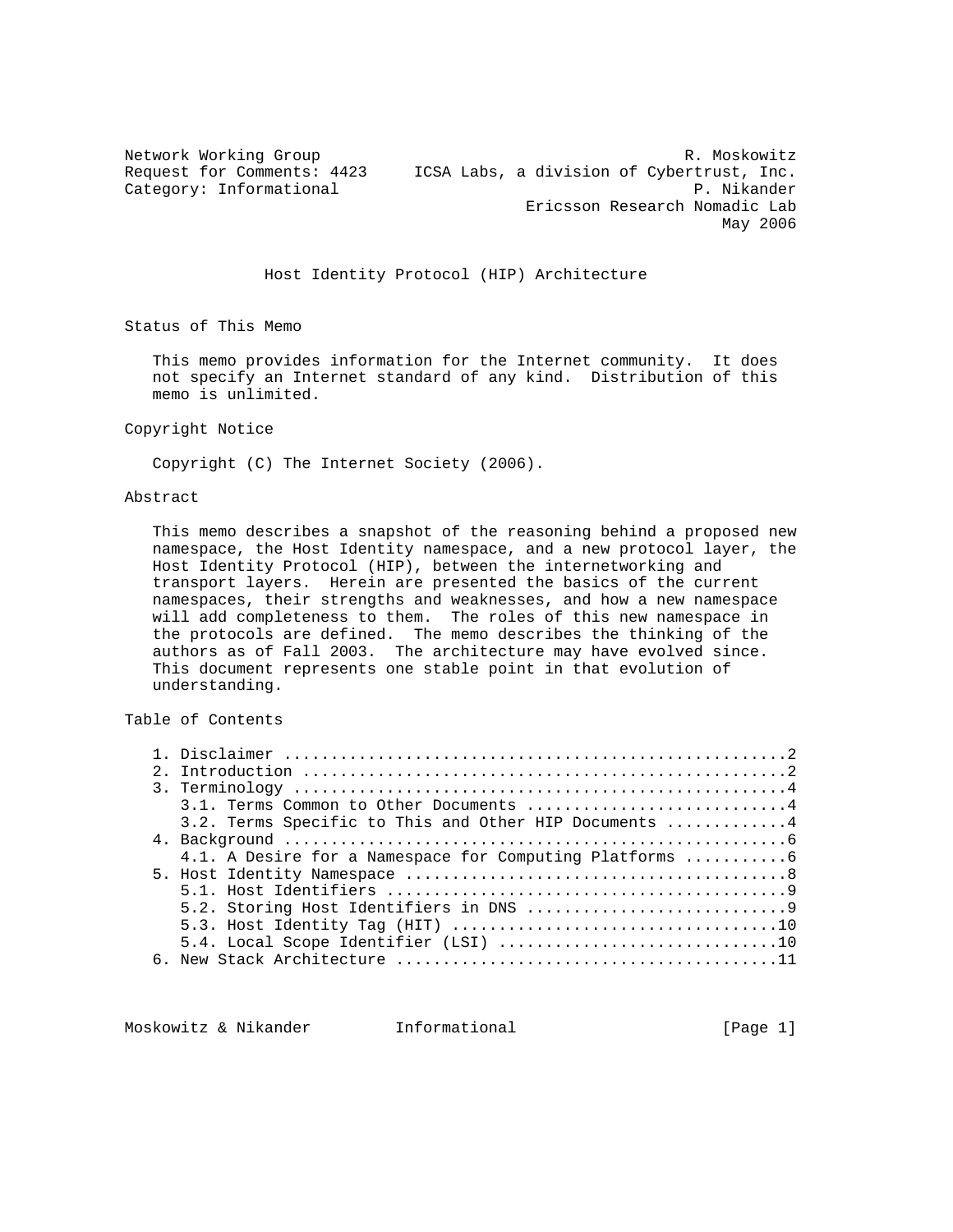| 6.1. Transport Associations and End-points 11 |
|-----------------------------------------------|
|                                               |
|                                               |
|                                               |
|                                               |
|                                               |
|                                               |
|                                               |
|                                               |
|                                               |
| 12.1. HIP's Answers to NSRG Questions 17      |
|                                               |
|                                               |
|                                               |
|                                               |
|                                               |

#### 1. Disclaimer

 The purpose of this memo is to provide a stable reference point in the development of the Host Identity Protocol architecture. This memo describes the thinking of the authors as of Fall 2003; their thinking may have evolved since then. Occasionally, this memo may be confusing or self-contradicting. That is (partially) intentional, and it reflects the snapshot nature of this memo.

 This RFC is not a candidate for any level of Internet Standard. The IETF disclaims any knowledge of the fitness of this RFC for any purpose and notes that the decision to publish is not based on IETF review. However, the ideas put forth in this RFC have generated significant interest, including the formation of the IETF HIP Working Group and the IRTF HIP Research Group. These groups are expected to generate further documents, sharing their findings with the whole Internet community.

2. Introduction

 The Internet has two important global namespaces: Internet Protocol (IP) addresses and Domain Name Service (DNS) names. These two namespaces have a set of features and abstractions that have powered the Internet to what it is today. They also have a number of weaknesses. Basically, since they are all we have, we try to do too much with them. Semantic overloading and functionality extensions have greatly complicated these namespaces.

 The proposed Host Identity namespace fills an important gap between the IP and DNS namespaces. The Host Identity namespace consists of Host Identifiers (HIs). A Host Identifier is cryptographic in its

Moskowitz & Nikander **Informational Informational** [Page 2]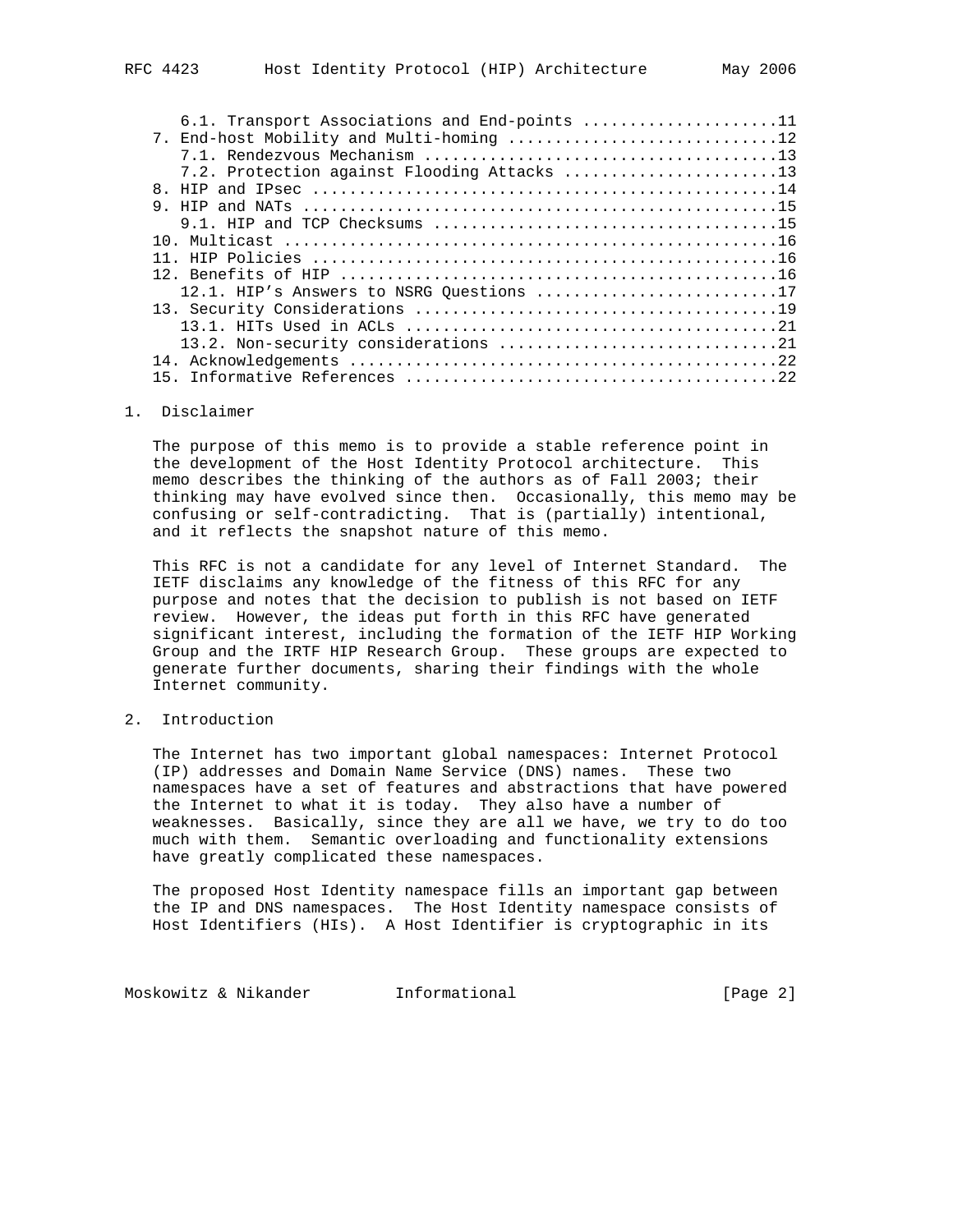nature; it is the public key of an asymmetric key-pair. Each host will have at least one Host Identity, but it will typically have more than one. Each Host Identity uniquely identifies a single host; i.e., no two hosts have the same Host Identity. The Host Identity, and the corresponding Host Identifier, can be either public (e.g., published in the DNS) or unpublished. Client systems will tend to have both public and unpublished Identities.

 There is a subtle but important difference between Host Identities and Host Identifiers. An Identity refers to the abstract entity that is identified. An Identifier, on the other hand, refers to the concrete bit pattern that is used in the identification process.

 Although the Host Identifiers could be used in many authentication systems, such as the Internet Key Exchange (IKEv2) Protocol [9], the presented architecture introduces a new protocol, called the Host Identity Protocol (HIP), and a cryptographic exchange, called the HIP base exchange; see also Section 8. The HIP protocols provide for limited forms of trust between systems, enhance mobility, multi homing, and dynamic IP renumbering; aid in protocol translation/transition; and reduce certain types of denial-of-service (DoS) attacks.

 When HIP is used, the actual payload traffic between two HIP hosts is typically, but not necessarily, protected with IPsec. The Host Identities are used to create the needed IPsec Security Associations (SAs) and to authenticate the hosts. When IPsec is used, the actual payload IP packets do not differ in any way from standard IPsec protected IP packets.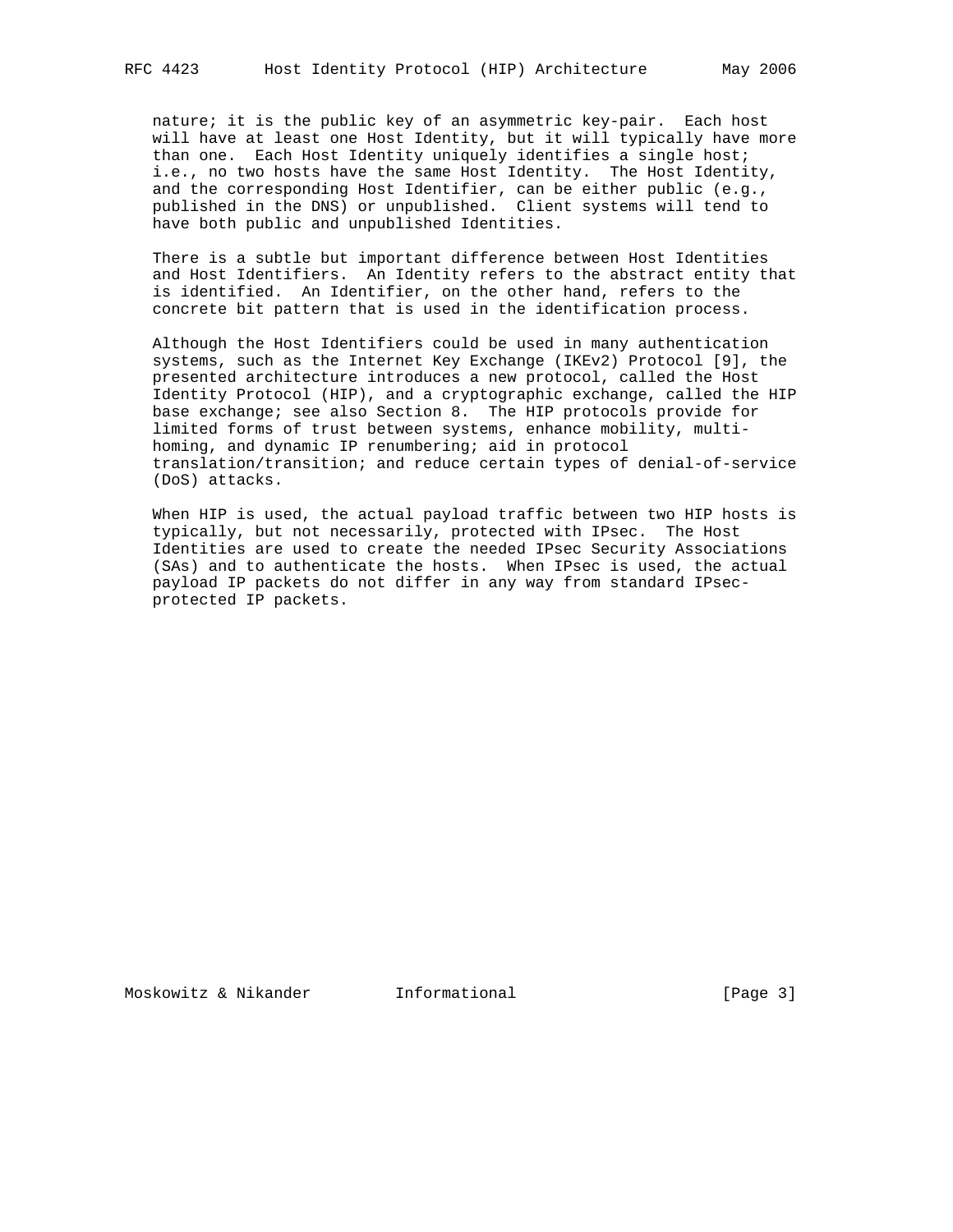# 3. Terminology

3.1. Terms Common to Other Documents

| Term               | Explanation                                                                                                                                                                                                                                  |
|--------------------|----------------------------------------------------------------------------------------------------------------------------------------------------------------------------------------------------------------------------------------------|
| public key         | The public key of an asymmetric cryptographic key<br>pair. Used as a publicly known identifier for<br>cryptographic identity authentication.                                                                                                 |
| Private key        | The private or secret key of an asymmetric<br>cryptographic key pair. Assumed to be known only<br>to the party identified by the corresponding<br>public key. Used by the identified party to<br>authenticate its identity to other parties. |
| public key<br>pair | An asymmetric cryptographic key pair consisting of<br>public and private keys. For example,<br>Rivest-Shamir-Adelman (RSA) and Digital Signature<br>Algorithm (DSA) key pairs are such key pairs.                                            |
| end-point          | A communicating entity. For historical reasons,<br>the term 'computing platform' is used in this<br>document as a (rough) synonym for end-point.                                                                                             |

# 3.2. Terms Specific to This and Other HIP Documents

 It should be noted that many of the terms defined herein are tautologous, self-referential, or defined through circular reference to other terms. This is due to the succinct nature of the definitions. See the text elsewhere in this document for more elaborate explanations.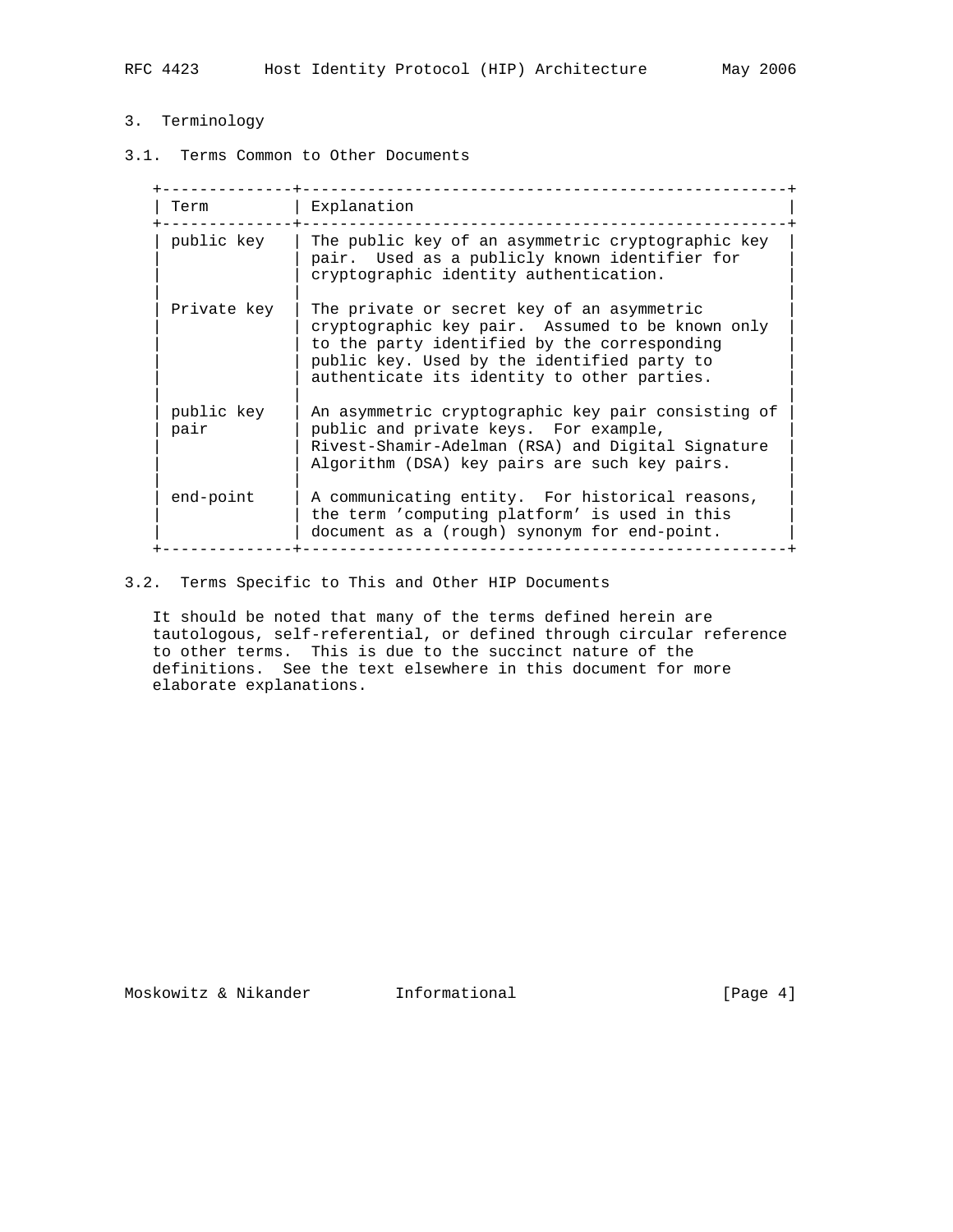| Term                                              | Explanation                                                                                                                                                                                                                      |
|---------------------------------------------------|----------------------------------------------------------------------------------------------------------------------------------------------------------------------------------------------------------------------------------|
| computing<br>platform                             | An entity capable of communicating and computing,<br>for example, a computer. See the definition of<br>'end-point', above.                                                                                                       |
| HIP base<br>exchange                              | A cryptographic protocol; see also Section 8.                                                                                                                                                                                    |
| HIP packet                                        | An IP packet that carries a 'Host Identity<br>Protocol' message.                                                                                                                                                                 |
| Host<br>Identity                                  | An abstract concept assigned to a 'computing<br>platform'. See 'Host Identifier', below.                                                                                                                                         |
| Host<br>Identity<br>namespace                     | A namespace formed by all possible Host<br>Identifiers.                                                                                                                                                                          |
| Host<br>Identity<br>Protocol                      | A protocol used to carry and authenticate Host<br>Identifiers and other information.                                                                                                                                             |
| Host<br>Identity Tag                              | A 128-bit datum created by taking a cryptographic<br>hash over a Host Identifier.                                                                                                                                                |
| Host<br>Identifier                                | A public key used as a name for a Host Identity.                                                                                                                                                                                 |
| Local Scope<br>Identifier                         | A 32-bit datum denoting a Host Identity.                                                                                                                                                                                         |
| Public Host<br>Identifier<br>and Identity         | A published or publicly known Host Identifier used<br>as a public name for a Host Identity, and the<br>corresponding Identity.                                                                                                   |
| Unpublished<br>Host<br>Identifier<br>and Identity | A Host Identifier that is not placed in any public<br>directory, and the corresponding Host Identity.<br>Unpublished Host Identities are typically<br>shortlived in nature, being often replaced and<br>possibly used just once. |
| Rendezvous<br>Mechanism                           | A mechanism used to locate mobile hosts based on<br>their Host Identity Tag (HIT).                                                                                                                                               |

Moskowitz & Nikander 1nformational 11.1 [Page 5]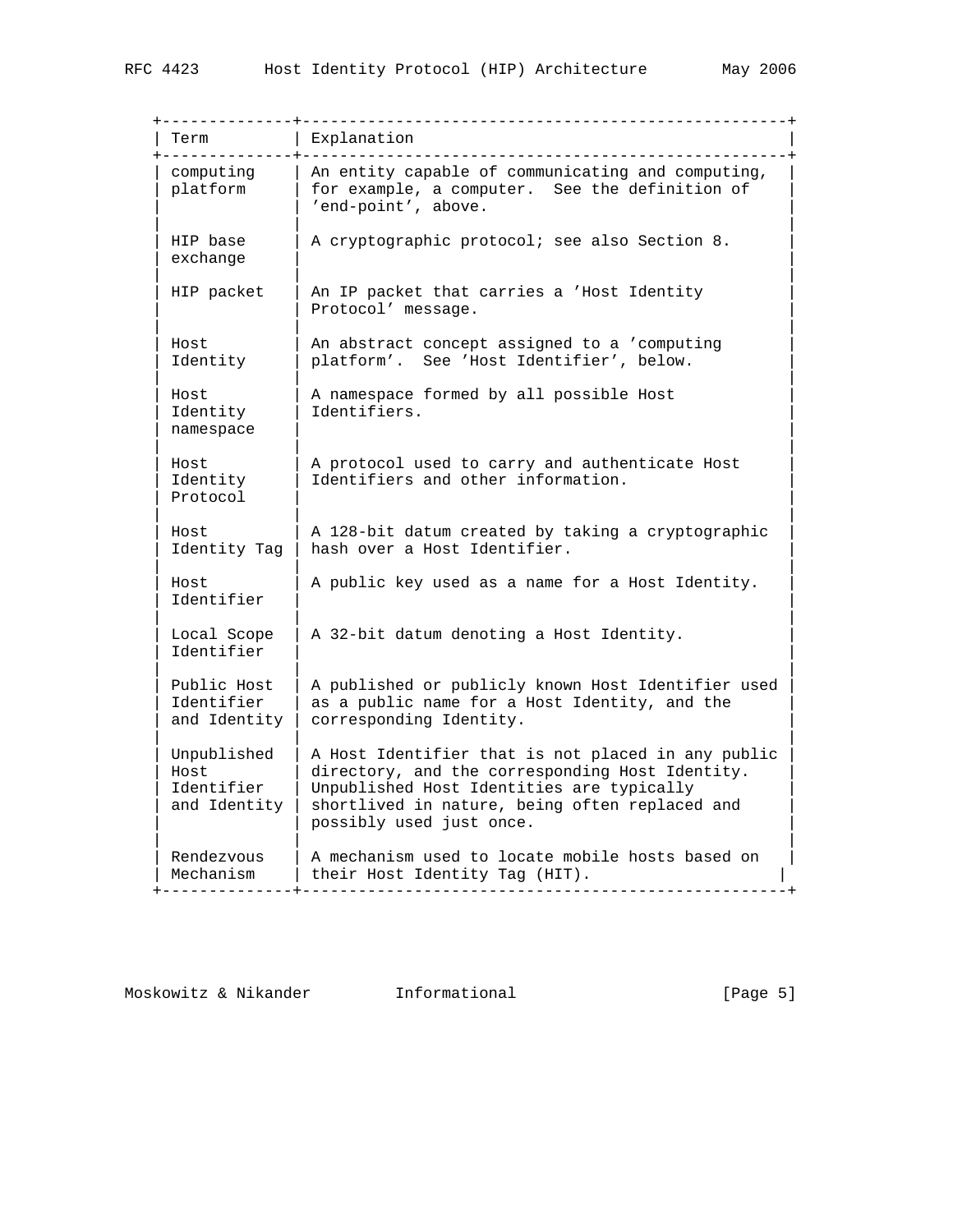# 4. Background

 The Internet is built from three principal components: computing platforms (end-points), packet transport (i.e., internetworking) infrastructure, and services (applications). The Internet exists to service two principal components: people and robotic services (silicon-based people, if you will). All these components need to be named in order to interact in a scalable manner. Here we concentrate on naming computing platforms and packet transport elements.

 There are two principal namespaces in use in the Internet for these components: IP numbers and Domain Names. Domain Names provide hierarchically assigned names for some computing platforms and some services. Each hierarchy is delegated from the level above; there is no anonymity in Domain Names. Email, HTTP, and SIP addresses all reference Domain Names.

 IP numbers are a confounding of two namespaces, the names of a host's networking interfaces and the names of the locations ('confounding' is a term used in statistics to discuss metrics that are merged into one with a gain in indexing, but a loss in informational value). The names of locations should be understood as denoting routing direction vectors, i.e., information that is used to deliver packets to their destinations.

 IP numbers name networking interfaces, and typically only when the interface is connected to the network. Originally, IP numbers had long-term significance. Today, the vast number of interfaces use ephemeral and/or non-unique IP numbers. That is, every time an interface is connected to the network, it is assigned an IP number.

 In the current Internet, the transport layers are coupled to the IP addresses. Neither can evolve separately from the other. IPng deliberations were strongly shaped by the decision that a corresponding TCPng would not be created.

 There are three critical deficiencies with the current namespaces. First, dynamic readdressing cannot be directly managed. Second, anonymity is not provided in a consistent, trustable manner. Finally, authentication for systems and datagrams is not provided. All of these deficiencies arise because computing platforms are not well named with the current namespaces.

4.1. A Desire for a Namespace for Computing Platforms

 An independent namespace for computing platforms could be used in end-to-end operations independent of the evolution of the internetworking layer and across the many internetworking layers.

Moskowitz & Nikander 1nformational 1000 [Page 6]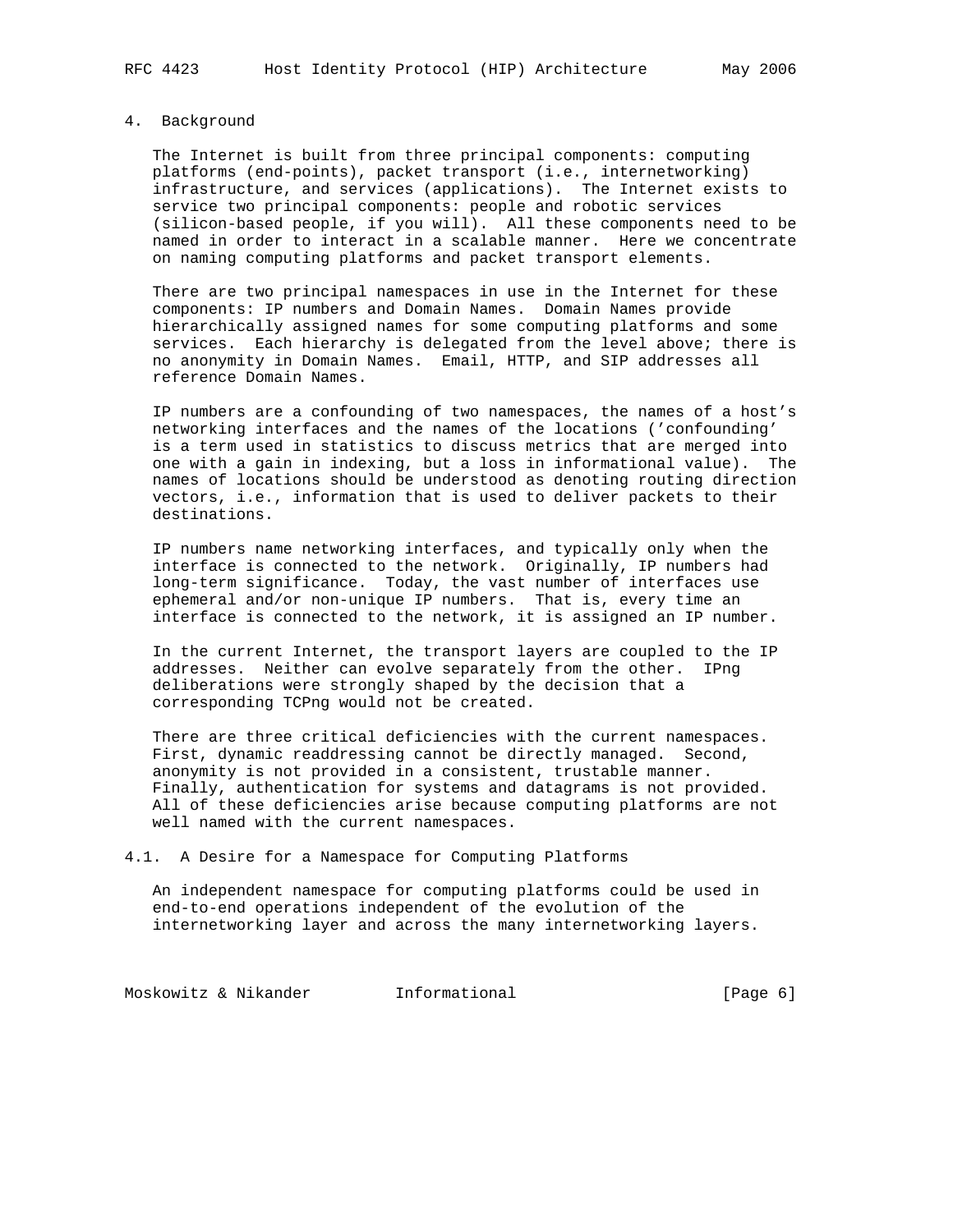This could support rapid readdressing of the internetworking layer because of mobility, rehoming, or renumbering.

 If the namespace for computing platforms is based on public key cryptography, it can also provide authentication services. If this namespace is locally created without requiring registration, it can provide anonymity.

 Such a namespace (for computing platforms) and the names in it should have the following characteristics:

- o The namespace should be applied to the IP 'kernel'. The IP kernel is the 'component' between applications and the packet transport infrastructure.
- o The namespace should fully decouple the internetworking layer from the higher layers. The names should replace all occurrences of IP addresses within applications (like in the Transport Control Block, TCB). This may require changes to the current APIs. In the long run, it is probable that some new APIs are needed.
- o The introduction of the namespace should not mandate any administrative infrastructure. Deployment must come from the bottom up, in a pairwise deployment.
- o The names should have a fixed-length representation, for easy inclusion in datagram headers and existing programming interfaces (e.g., the TCB).
- o Using the namespace should be affordable when used in protocols. This is primarily a packet size issue. There is also a computational concern in affordability.
- o Name collisions should be avoided as much as possible. The mathematics of the birthday paradox can be used to estimate the chance of a collision in a given population and hash space. In general, for a random hash space of size n bits, we would expect to obtain a collision after approximately 1.2\*sqrt(2\*\*n) hashes were obtained. For 64 bits, this number is roughly 4 billion. A hash size of 64 bits may be too small to avoid collisions in a large population; for example, there is a 1% chance of collision in a population of 640M. For 100 bits (or more), we would not expect a collision until approximately 2\*\*50 (1 quadrillion) hashes were generated.
- o The names should have a localized abstraction that can be used in existing protocols and APIs.

Moskowitz & Nikander 1. Informational 1. [Page 7]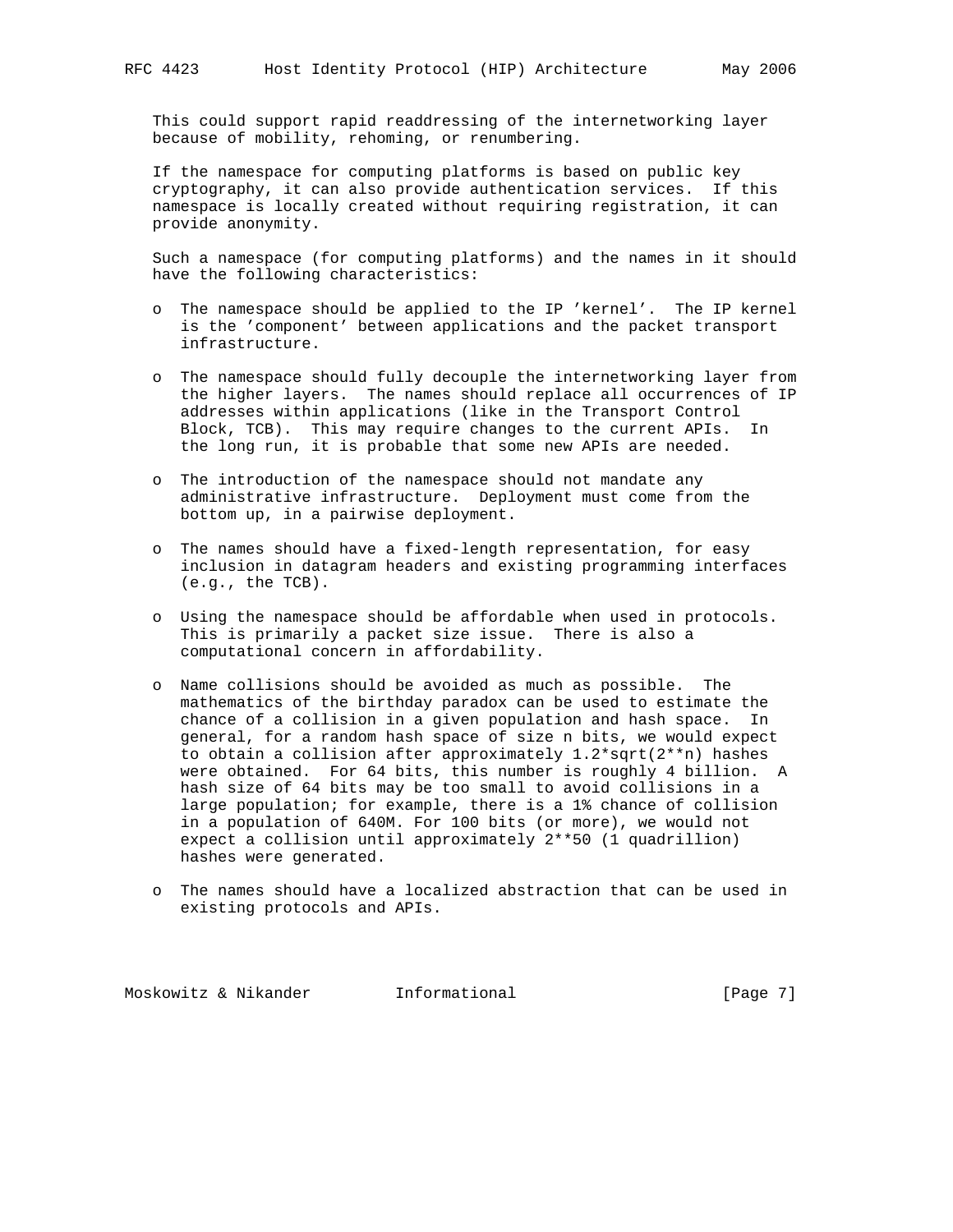- o It must be possible to create names locally. This can provide anonymity at the cost of making resolvability very difficult.
	- \* Sometimes the names may contain a delegation component. This is the cost of resolvability.
- o The namespace should provide authentication services.
- o The names should be long-lived, but replaceable at any time. This impacts access control lists; short lifetimes will tend to result in tedious list maintenance or require a namespace infrastructure for central control of access lists.

 In this document, a new namespace approaching these ideas is called the Host Identity namespace. Using Host Identities requires its own protocol layer, the Host Identity Protocol, between the internetworking and transport layers. The names are based on public key cryptography to supply authentication services. Properly designed, it can deliver all of the above-stated requirements.

5. Host Identity Namespace

 A name in the Host Identity namespace, a Host Identifier (HI), represents a statistically globally unique name for naming any system with an IP stack. This identity is normally associated with, but not limited to, an IP stack. A system can have multiple identities, some 'well known', some unpublished or 'anonymous'. A system may self assert its own identity, or may use a third-party authenticator like DNS Security (DNSSEC) [2], Pretty Good Privacy (PGP), or X.509 to 'notarize' the identity assertion. It is expected that the Host Identifiers will initially be authenticated with DNSSEC and that all implementations will support DNSSEC as a minimal baseline.

 In theory, any name that can claim to be 'statistically globally unique' may serve as a Host Identifier. However, in the authors' opinion, a public key of a 'public key pair' makes the best Host Identifier. As will be specified in the Host Identity Protocol specification, a public-key-based HI can authenticate the HIP packets and protect them from man-in-the-middle attacks. Since authenticated datagrams are mandatory to provide much of HIP's DoS protection, the Diffie-Hellman exchange in HIP has to be authenticated. Thus, only public key HI and authenticated HIP messages are supported in practice. In this document, the non-cryptographic forms of HI and HIP are presented to complete the theory of HI, but they should not be implemented as they could produce worse DoS attacks than the Internet has without Host Identity.

Moskowitz & Nikander **Informational Informational** [Page 8]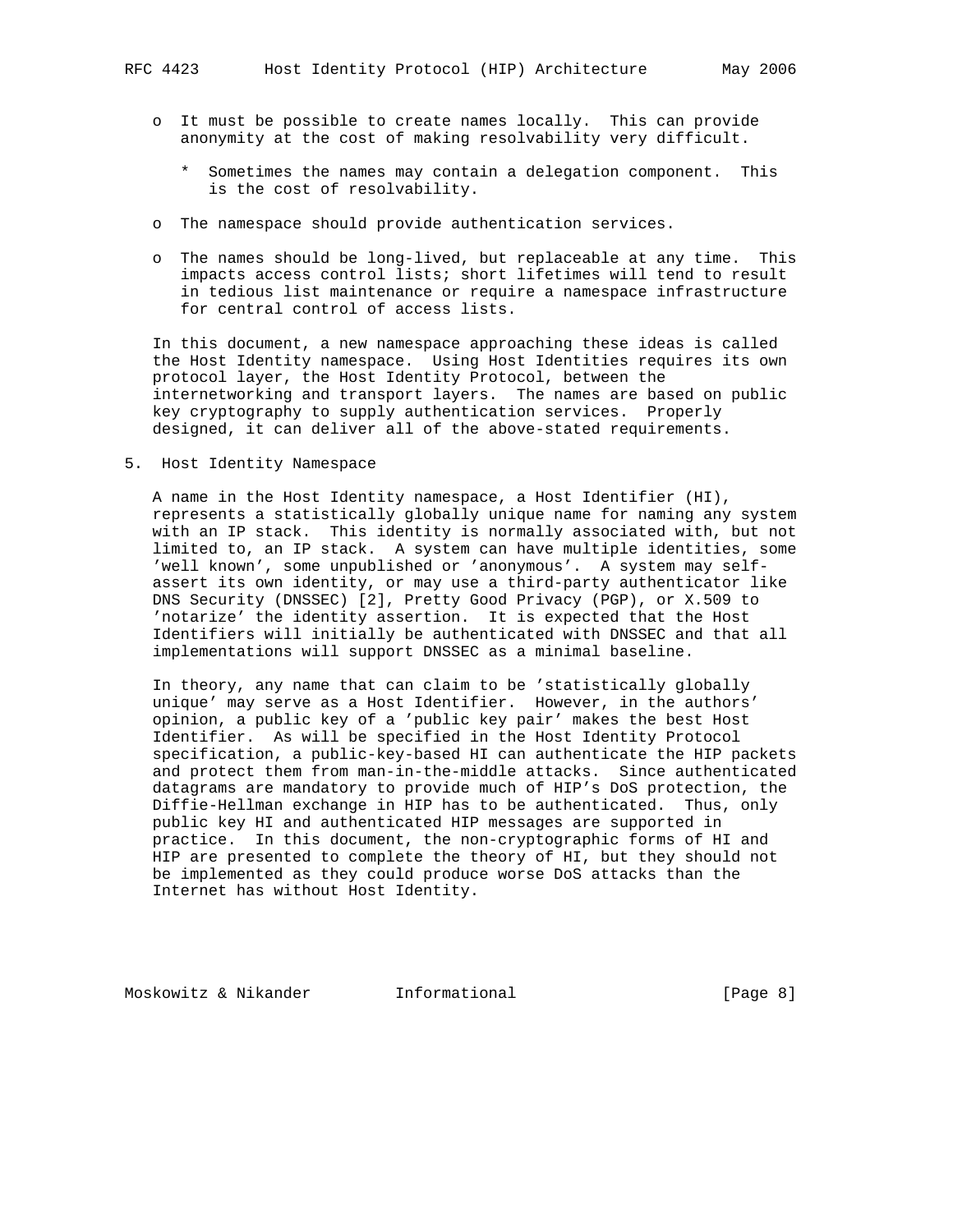## 5.1. Host Identifiers

 Host Identity adds two main features to Internet protocols. The first is a decoupling of the internetworking and transport layers; see Section 6. This decoupling will allow for independent evolution of the two layers. In addition, it can provide end-to-end services over multiple internetworking realms. The second feature is host authentication. Because the Host Identifier is a public key, this key can be used for authentication in security protocols like IPsec.

 The only completely defined structure of the Host Identity is that of a public/private key pair. In this case, the Host Identity is referred to by its public component, the public key. Thus, the name representing a Host Identity in the Host Identity namespace, i.e., the Host Identifier, is the public key. In a way, the possession of the private key defines the Identity itself. If the private key is possessed by more than one node, the Identity can be considered to be a distributed one.

 Architecturally, any other Internet naming convention might form a usable base for Host Identifiers. However, non-cryptographic names should only be used in situations of high trust / low risk, that is, any place where host authentication is not needed (no risk of host spoofing and no use of IPsec). However, at least for interconnected networks spanning several operational domains, the set of environments where the risk of host spoofing allowed by non cryptographic Host Identifiers is acceptable is the null set. Hence, the current HIP documents do not specify how to use any other types of Host Identifiers but public keys.

 The actual Host Identities are never directly used in any Internet protocols. The corresponding Host Identifiers (public keys) may be stored in various DNS or Lightweight Directory Access Protocol (LDAP) directories as identified elsewhere in this document, and they are passed in the HIP base exchange. A Host Identity Tag (HIT) is used in other protocols to represent the Host Identity. Another representation of the Host Identities, the Local Scope Identifier (LSI), can also be used in protocols and APIs.

### 5.2. Storing Host Identifiers in DNS

 The public Host Identifiers should be stored in DNS; the unpublished Host Identifiers should not be stored anywhere (besides the communicating hosts themselves). The (public) HI is stored in a new Resource Record (RR) type, to be defined. This RR type is likely to be quite similar to the IPSECKEY RR [6].

Moskowitz & Nikander 1nformational 100 (Page 9)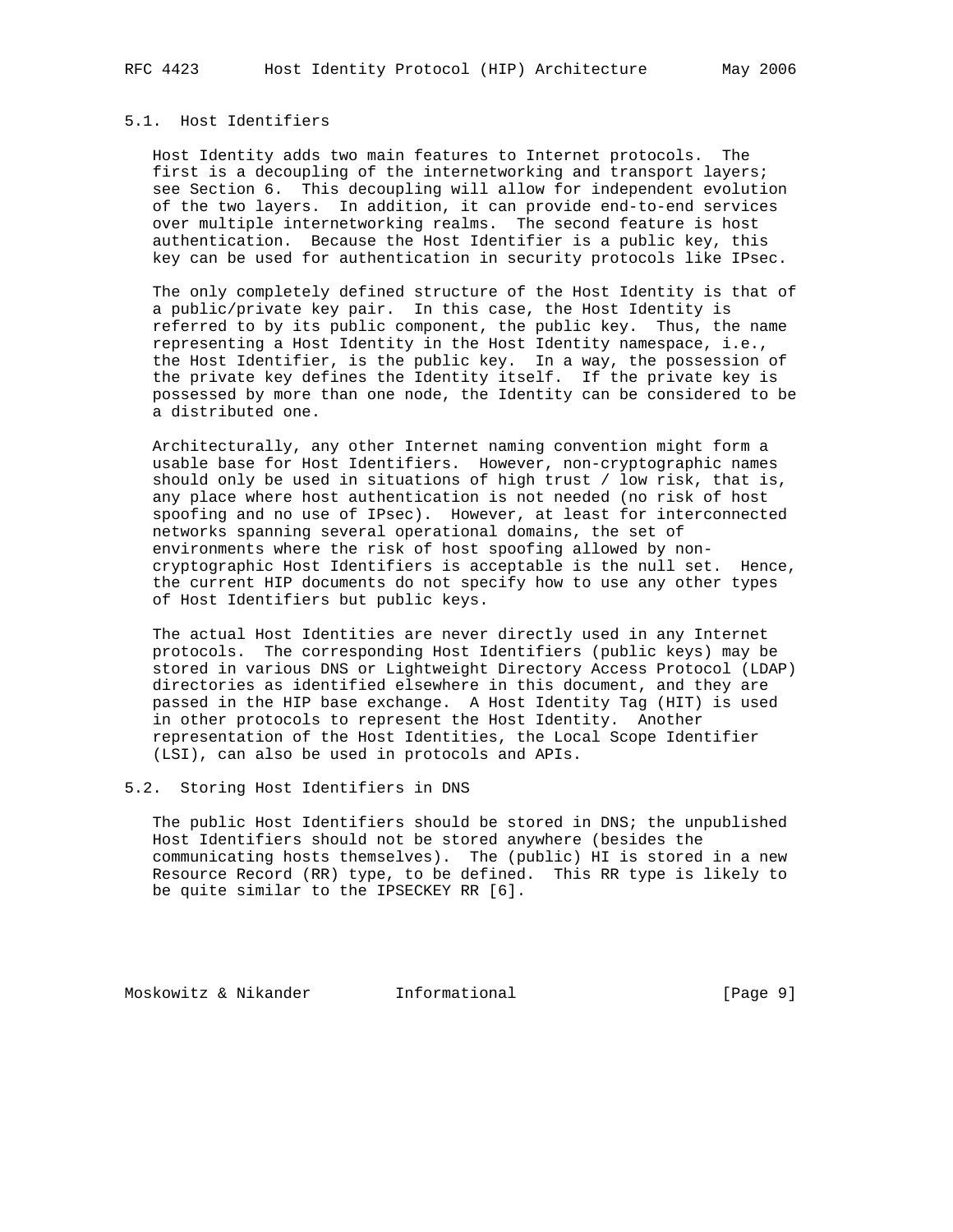Alternatively, or in addition to storing Host Identifiers in the DNS, they may be stored in various kinds of Public Key Infrastructure (PKI). Such a practice may allow them to be used for purposes other than pure host identification.

5.3. Host Identity Tag (HIT)

 A Host Identity Tag is a 128-bit representation for a Host Identity. It is created by taking a cryptographic hash over the corresponding Host Identifier. There are two advantages of using a hash over using the Host Identifier in protocols. First, its fixed length makes for easier protocol coding and also better manages the packet size cost of this technology. Second, it presents the identity in a consistent format to the protocol independent of the cryptographic algorithms used.

 In the HIP packets, the HITs identify the sender and recipient of a packet. Consequently, a HIT should be unique in the whole IP universe as long as it is being used. In the extremely rare case of a single HIT mapping to more than one Host Identity, the Host Identifiers (public keys) will make the final difference. If there is more than one public key for a given node, the HIT acts as a hint for the correct public key to use.

5.4. Local Scope Identifier (LSI)

 A Local Scope Identifier (LSI) is a 32-bit localized representation for a Host Identity. The purpose of an LSI is to facilitate using Host Identities in existing protocols and APIs. LSI's advantage over HIT is its size; its disadvantage is its local scope.

 Examples of how LSIs can be used include: as the address in an FTP command and as the address in a socket call. Thus, LSIs act as a bridge for Host Identities into IPv4-based protocols and APIs.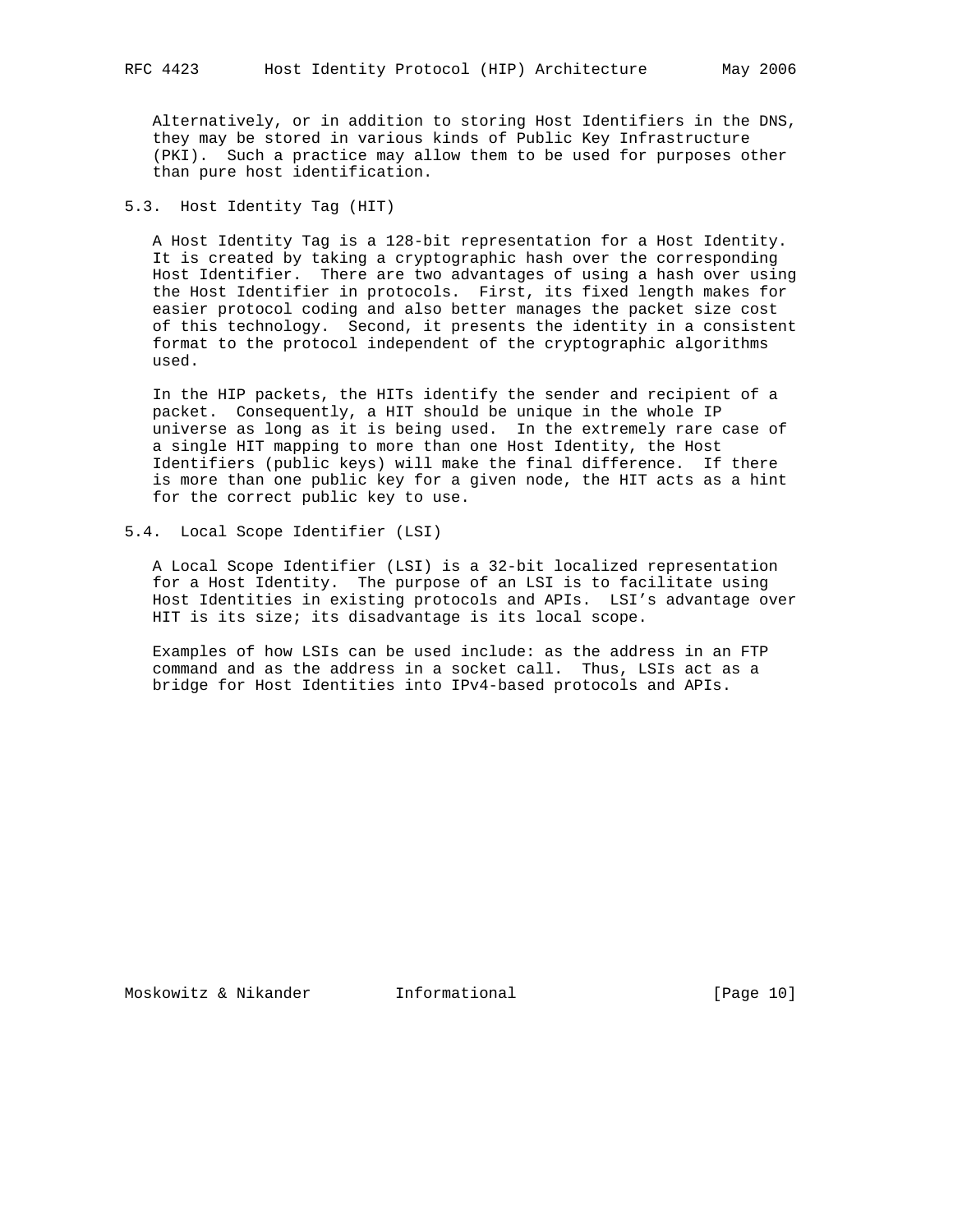# 6. New Stack Architecture

 One way to characterize Host Identity is to compare the proposed new architecture with the current one. As discussed above, the IP addresses can be seen to be a confounding of routing direction vectors and interface names. Using the terminology from the IRTF Name Space Research Group Report [7] and, e.g., the unpublished Internet Draft "Endpoints and Endpoint Names" [10] by Noel Chiappa, the IP addresses currently embody the dual role of locators and end point identifiers. That is, each IP address names a topological location in the Internet, thereby acting as a routing direction vector, or locator. At the same time, the IP address names the physical network interface currently located at the point-of attachment, thereby acting as an end-point name.

 In the HIP architecture, the end-point names and locators are separated from each other. IP addresses continue to act as locators. The Host Identifiers take the role of end-point identifiers. It is important to understand that the end-point names based on Host Identities are slightly different from interface names; a Host Identity can be simultaneously reachable through several interfaces.

 The difference between the bindings of the logical entities is illustrated in Figure 1.



# Figure 1

#### 6.1. Transport Associations and End-points

 Architecturally, HIP provides for a different binding of transport layer protocols. That is, the transport-layer associations, i.e., TCP connections and UDP associations, are no longer bound to IP addresses but to Host Identities.

Moskowitz & Nikander Informational [Page 11]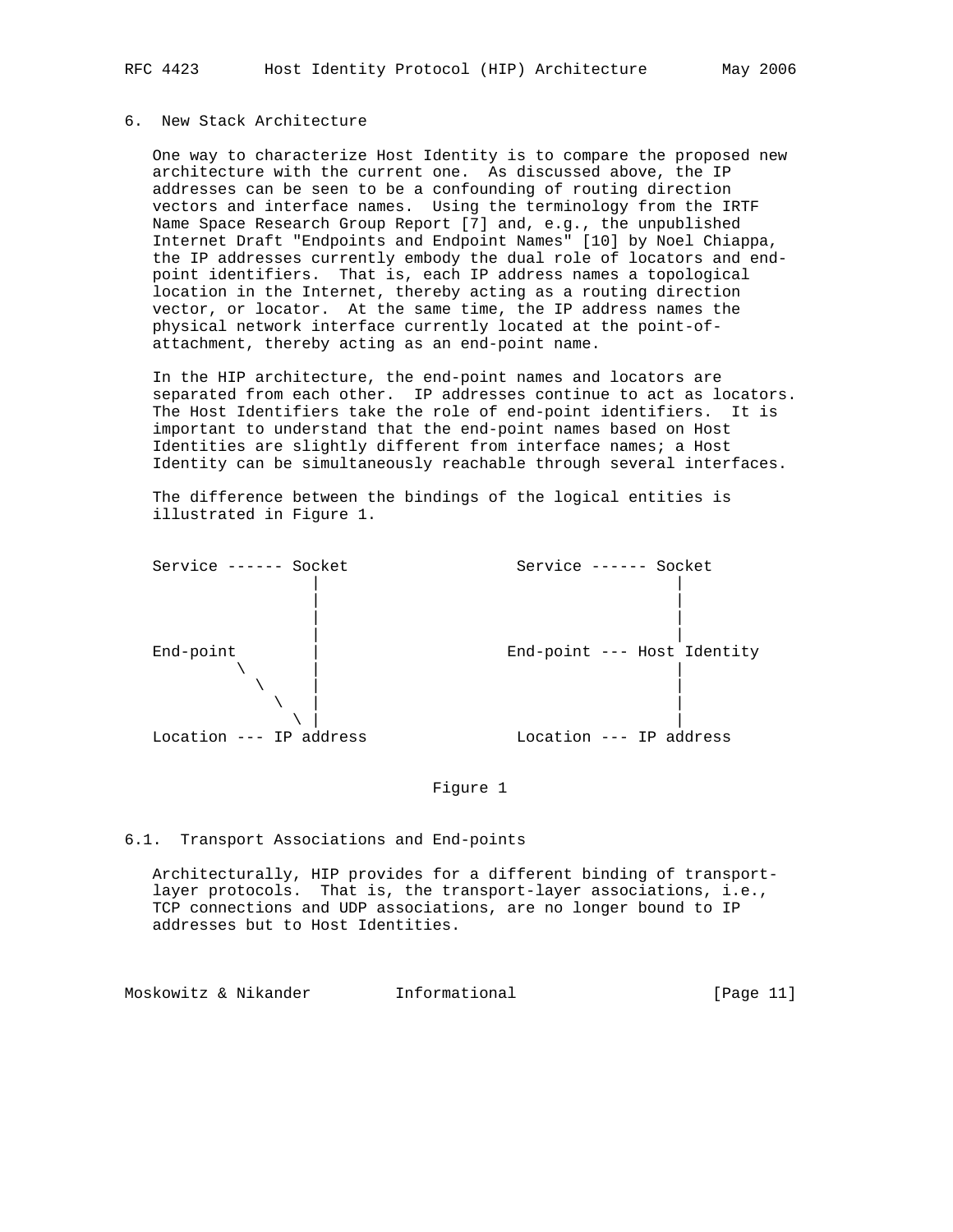It is possible that a single physical computer hosts several logical end-points. With HIP, each of these end-points would have a distinct Host Identity. Furthermore, since the transport associations are bound to Host Identities, HIP provides for process migration and clustered servers. That is, if a Host Identity is moved from one physical computer to another, it is also possible to simultaneously move all the transport associations without breaking them. Similarly, if it is possible to distribute the processing of a single Host Identity over several physical computers, HIP provides for cluster-based services without any changes at the client end-point.

### 7. End-host Mobility and Multi-homing

 HIP decouples the transport from the internetworking layer, and binds the transport associations to the Host Identities (through actually either the HIT or LSI). Consequently, HIP can provide for a degree of internetworking mobility and multi-homing at a low infrastructure cost. HIP mobility includes IP address changes (via any method) to either party. Thus, a system is considered mobile if its IP address can change dynamically for any reason like PPP, Dynamic Host Configuration Protocol (DHCP), IPv6 prefix reassignments, or a Network Address Translation (NAT) device remapping its translation. Likewise, a system is considered multi-homed if it has more than one globally routable IP address at the same time. HIP links IP addresses together, when multiple IP addresses correspond to the same Host Identity, and if one address becomes unusable, or a more preferred address becomes available, existing transport associations can easily be moved to another address.

 When a node moves while communication is already ongoing, address changes are rather straightforward. The peer of the mobile node can just accept a HIP or an integrity protected IPsec packet from any address and ignore the source address. However, as discussed in Section 7.2 below, a mobile node must send a HIP readdress packet to inform the peer of the new address(es), and the peer must verify that the mobile node is reachable through these addresses. This is especially helpful for those situations where the peer node is sending data periodically to the mobile node (that is restarting a connection after the initial connection).

Moskowitz & Nikander Informational [Page 12]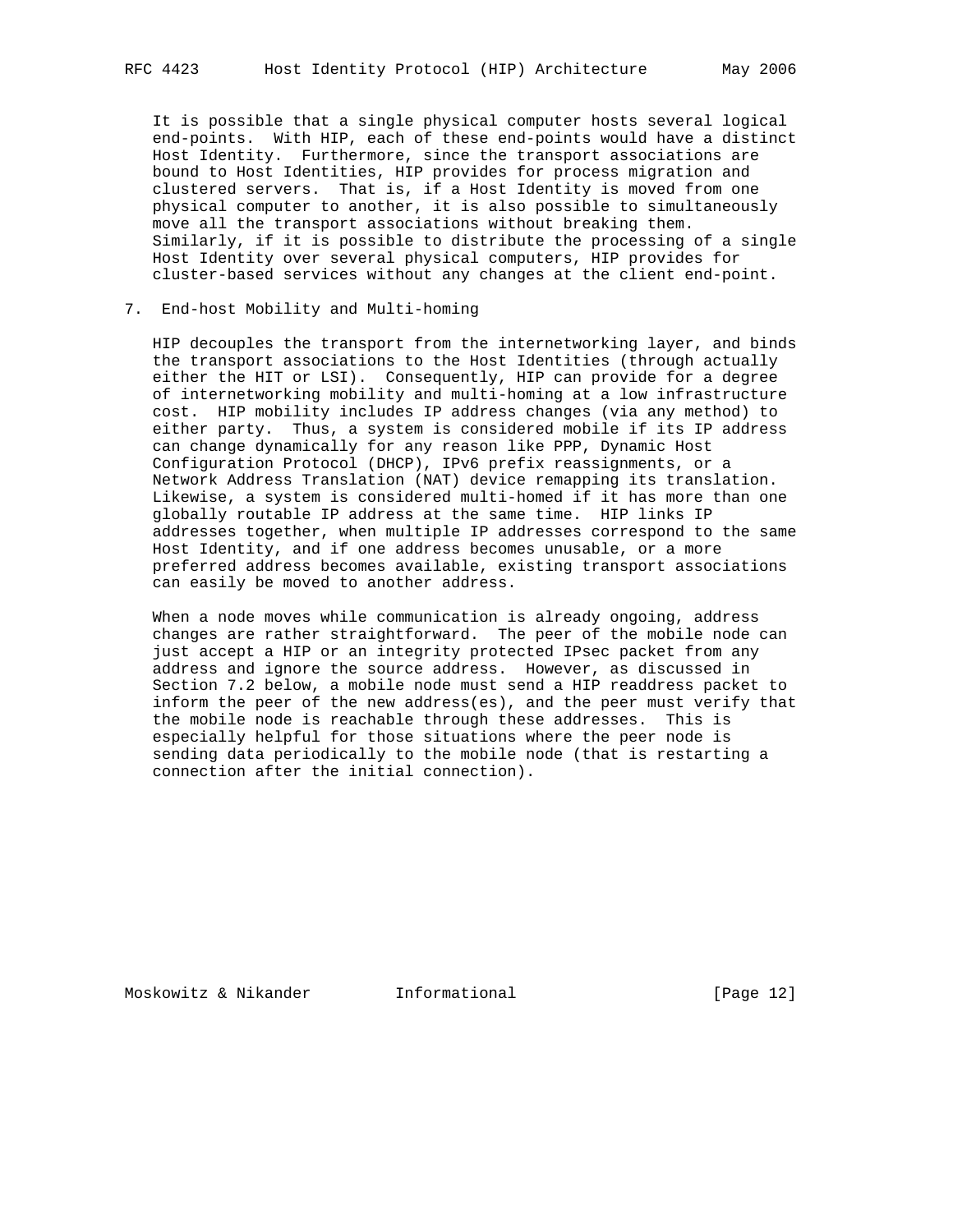## 7.1. Rendezvous Mechanism

 Making a contact to a mobile node is slightly more involved. In order to start the HIP exchange, the initiator node has to know how to reach the mobile node. Although infrequently moving HIP nodes could use Dynamic DNS [1] to update their reachability information in the DNS, an alternative to using DNS in this fashion is to use a piece of new static infrastructure to facilitate rendezvous between HIP nodes.

 The mobile node keeps the rendezvous infrastructure continuously updated with its current IP address(es). The mobile nodes must trust the rendezvous mechanism to properly maintain their HIT and IP address mappings.

 The rendezvous mechanism is also needed if both of the nodes happen to change their address at the same time, either because they are mobile and happen to move at the same time, because one of them is off-line for a while, or because of some other reason. In such a case, the HIP readdress packets will cross each other in the network and never reach the peer node.

 A separate document will specify the details of the HIP rendezvous mechanism.

# 7.2. Protection against Flooding Attacks

 Although the idea of informing about address changes by simply sending packets with a new source address appears appealing, it is not secure enough. That is, even if HIP does not rely on the source address for anything (once the base exchange has been completed), it appears to be necessary to check a mobile node's reachability at the new address before actually sending any larger amounts of traffic to the new address.

 Blindly accepting new addresses would potentially lead to flooding DoS attacks against third parties [8]. In a distributed flooding attack, an attacker opens high-volume HIP connections with a large number of hosts (using unpublished HIs), and then claims to all of these hosts that it has moved to a target node's IP address. If the peer hosts were to simply accept the move, the result would be a packet flood to the target node's address. To close this attack, HIP includes an address check mechanism where the reachability of a node is separately checked at each address before using the address for larger amounts of traffic.

 Whenever HIP is used between two hosts that fully trust each other, the hosts may optionally decide to skip the address tests. However,

Moskowitz & Nikander 11 Informational 1998 [Page 13]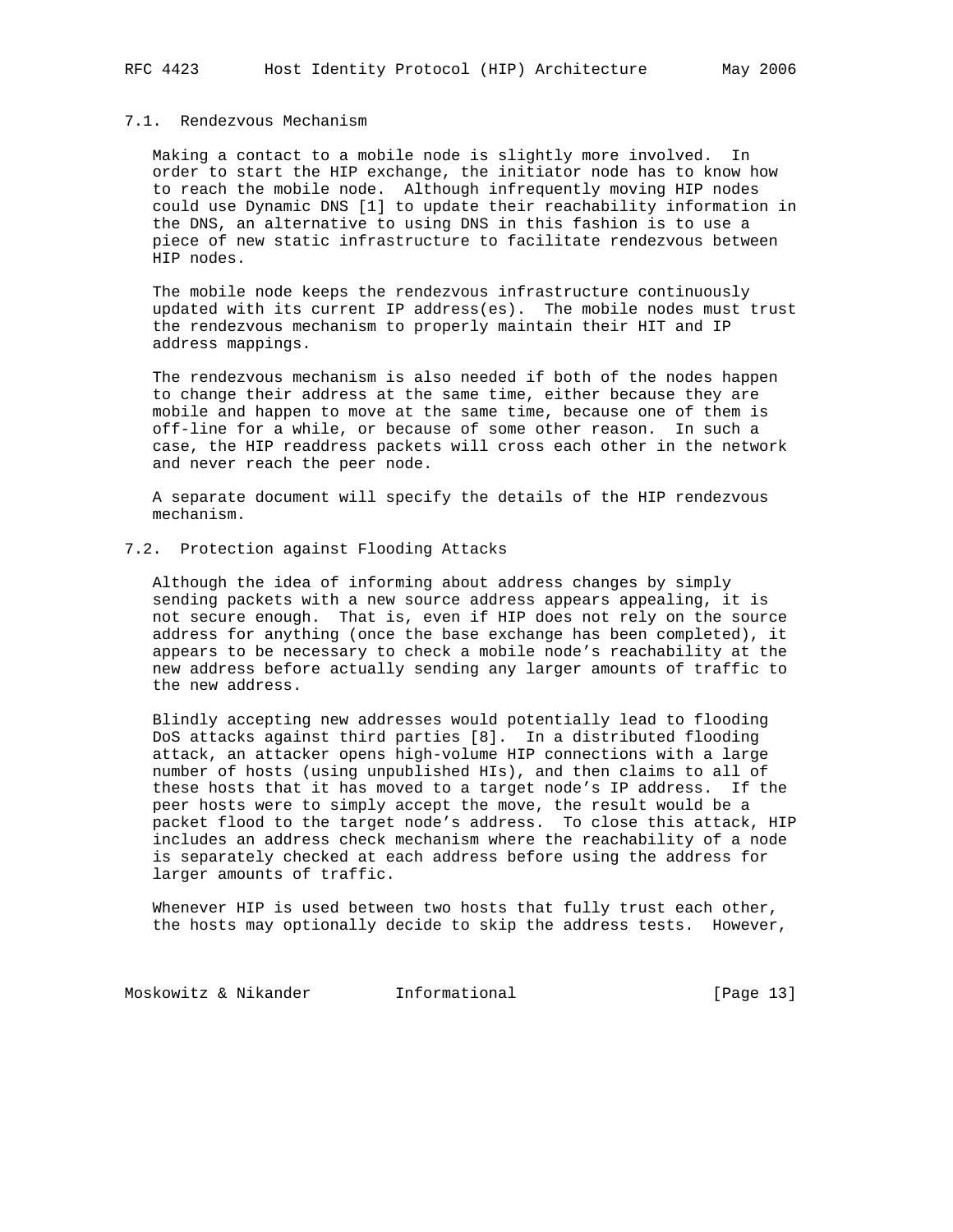such performance optimization must be restricted to peers that are known to be trustworthy and capable of protecting themselves from malicious software.

8. HIP and IPsec

 The preferred way of implementing HIP is to use IPsec to carry the actual data traffic. As of today, the only completely defined method is to use IPsec Encapsulating Security Payload (ESP) to carry the data packets. In the future, other ways of transporting payload data may be developed, including ones that do not use cryptographic protection.

 In practice, the HIP base exchange uses the cryptographic Host Identifiers to set up a pair of ESP Security Associations (SAs) to enable ESP in an end-to-end manner. This is implemented in a way that can span addressing realms.

 While it would be possible, at least in theory, to use some existing cryptographic protocol, such as IKEv2 together with Host Identifiers, to establish the needed SAs, HIP defines a new protocol. There are a number of historical reasons for this, and there are also a few architectural reasons. First, IKE and IKEv2 were not designed with middle boxes in mind. As adding a new naming layer allows one to potentially add a new forwarding layer (see Section 9, below), it is very important that the HIP protocols are friendly toward any middle boxes.

 Second, from a conceptual point of view, the IPsec Security Parameter Index (SPI) in ESP provides a simple compression of the HITs. This does require per-HIT-pair SAs (and SPIs), and a decrease of policy granularity over other Key Management Protocols, such as IKE and IKEv2. In particular, the current thinking is limited to a situation where, conceptually, there is only one pair of SAs between any given pair of HITs. In other words, from an architectural point of view, HIP only supports host-to-host (or endpoint-to-endpoint) Security Associations. If two hosts need more pairs of parallel SAs, they should use separate HITs for that. However, future HIP extensions may provide for more granularity and creation of several ESP SAs between a pair of HITs.

 Since HIP is designed for host usage, not for gateways or so-called Bump-in-the-Wire (BITW) implementations, only ESP transport mode is supported. An ESP SA pair is indexed by the SPIs and the two HITs (both HITs since a system can have more than one HIT). The SAs need not be bound to IP addresses; all internal control of the SA is by the HITs. Thus, a host can easily change its address using Mobile IP, DHCP, PPP, or IPv6 readdressing and still maintain the SAs.

Moskowitz & Nikander 11 Informational [Page 14]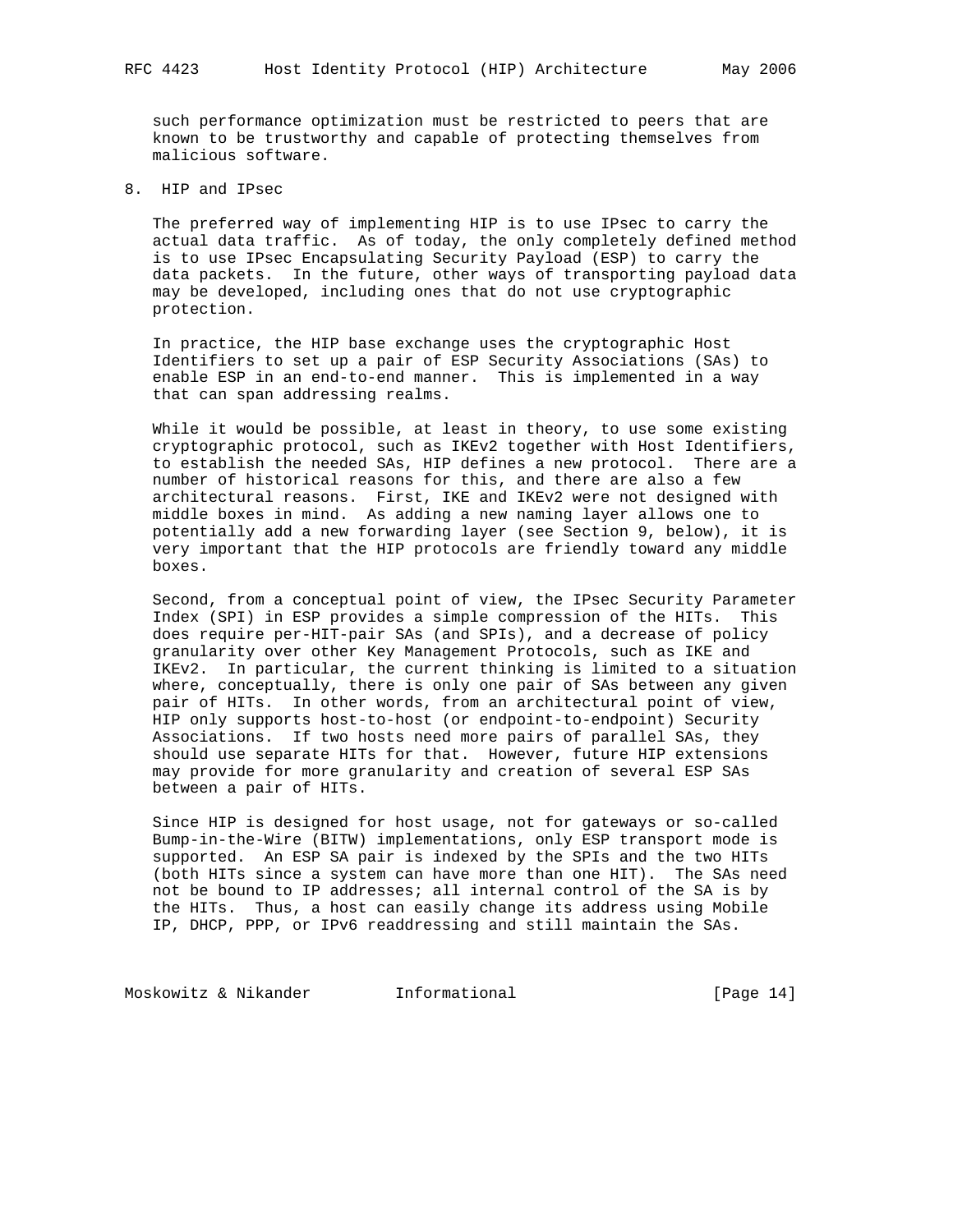Since the transports are bound to the SA (via an LSI or a HIT), any active transport is also maintained. Thus, real-world conditions like loss of a PPP connection and its re-establishment or a mobile handover will not require a HIP negotiation or disruption of transport services [12].

 Since HIP does not negotiate any SA lifetimes, all lifetimes are local policy. The only lifetimes a HIP implementation must support are sequence number rollover (for replay protection) and SA timeout. An SA times out if no packets are received using that SA. Implementations may support lifetimes for the various ESP transforms.

### 9. HIP and NATs

 Passing packets between different IP addressing realms requires changing IP addresses in the packet header. This may happen, for example, when a packet is passed between the public Internet and a private address space, or between IPv4 and IPv6 networks. The address translation is usually implemented as Network Address Translation (NAT) [4] or NAT Protocol Translation (NAT-PT) [3].

 In a network environment where identification is based on the IP addresses, identifying the communicating nodes is difficult when NAT is used. With HIP, the transport-layer end-points are bound to the Host Identities. Thus, a connection between two hosts can traverse many addressing realm boundaries. The IP addresses are used only for routing purposes; they may be changed freely during packet traversal.

 For a HIP-based flow, a HIP-aware NAT or NAT-PT system tracks the mapping of HITs, and the corresponding IPsec SPIs, to an IP address. The NAT system has to learn mappings both from HITs and from SPIs to IP addresses. Many HITs (and SPIs) can map to a single IP address on a NAT, simplifying connections on address-poor NAT interfaces. The NAT can gain much of its knowledge from the HIP packets themselves; however, some NAT configuration may be necessary.

 NAT systems cannot touch the datagrams within the IPsec envelope; thus, application-specific address translation must be done in the end systems. HIP provides for 'Distributed NAT', and uses the HIT or the LSI as a placeholder for embedded IP addresses.

## 9.1. HIP and TCP Checksums

 There is no way for a host to know if any of the IP addresses in an IP header are the addresses used to calculate the TCP checksum. That is, it is not feasible to calculate the TCP checksum using the actual IP addresses in the pseudo header; the addresses received in the incoming packet are not necessarily the same as they were on the

Moskowitz & Nikander 15 Informational 1998 [Page 15]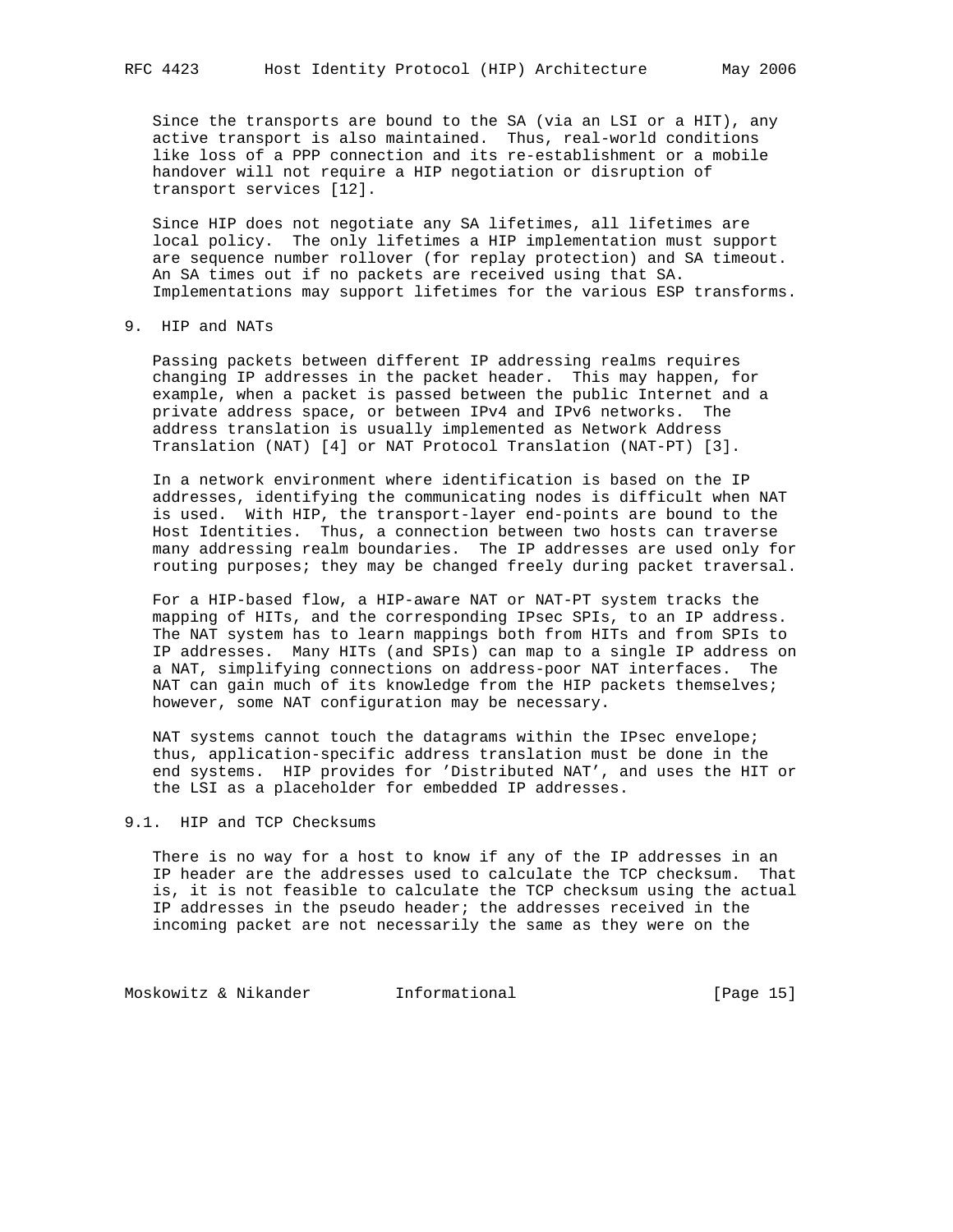sending host. Furthermore, it is not possible to recompute the upper-layer checksums in the NAT/NAT-PT system, since the traffic is IPsec protected. Consequently, the TCP and UDP checksums are calculated using the HITs in the place of the IP addresses in the pseudo header. Furthermore, only the IPv6 pseudo header format is used. This provides for IPv4/IPv6 protocol translation.

#### 10. Multicast

 Back in the Fall of 2003, there were little if any concrete thoughts about how HIP might affect IP-layer or application-layer multicast.

11. HIP Policies

 There are a number of variables that will influence the HIP exchanges that each host must support. All HIP implementations should support at least 2 HIs, one to publish in DNS and an unpublished one for anonymous usage. Although unpublished HIs will be rarely used as responder HIs, they are likely be common for initiators. Support for multiple HIs is recommended.

 Many initiators would want to use a different HI for different responders. The implementations should provide for a policy of initiator HIT to responder HIT. This policy should also include preferred transforms and local lifetimes.

 Responders would need a similar policy, describing the hosts allowed to participate in HIP exchanges, and the preferred transforms and local lifetimes.

# 12. Benefits of HIP

 In the beginning, the network layer protocol (i.e., IP) had the following four "classic" invariants:

- o Non-mutable: The address sent is the address received.
- o Non-mobile: The address does not change during the course of an "association".
- o Reversible: A return header can always be formed by reversing the source and destination addresses.
- o Omniscient: Each host knows what address a partner host can use to send packets to it.

 Actually, the fourth can be inferred from 1 and 3, but it is worth mentioning for reasons that will be obvious soon if not already.

Moskowitz & Nikander 10 Informational 1999 [Page 16]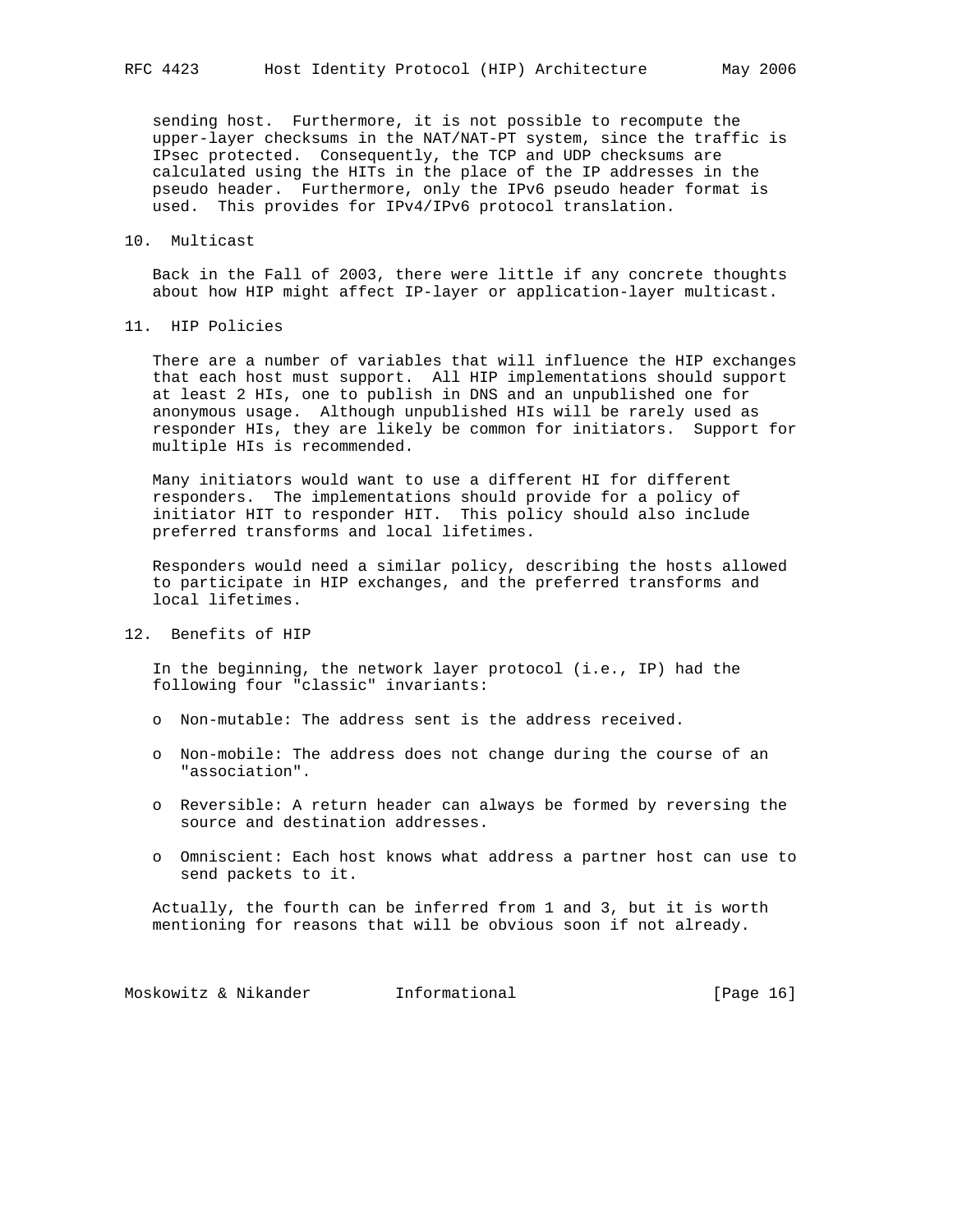In the current "post-classic" world, we are intentionally trying to get rid of the second invariant (both for mobility and for multi homing), and we have been forced to give up the first and the fourth. Realm Specific IP [5] is an attempt to reinstate the fourth invariant without the first invariant. IPv6 is an attempt to reinstate the first invariant.

 Few systems on the Internet have DNS names that are meaningful. That is, if they have a Fully Qualified Domain Name (FQDN), that name typically belongs to a NAT device or a dial-up server, and does not really identify the system itself but its current connectivity. FQDNs (and their extensions as email names) are application-layer names, more frequently naming services than a particular system. This is why many systems on the Internet are not registered in the DNS; they do not have services of interest to other Internet hosts.

 DNS names are references to IP addresses. This only demonstrates the interrelationship of the networking and application layers. DNS, as the Internet's only deployed, distributed database, is also the repository of other namespaces, due in part to DNSSEC-specific and application-specific key records. Although each namespace can be stretched (IP with v6, DNS with KEY records), neither can adequately provide for host authentication or act as a separation between internetworking and transport layers.

 The Host Identity (HI) namespace fills an important gap between the IP and DNS namespaces. An interesting thing about the HI is that it actually allows one to give up all but the 3rd network-layer invariant. That is to say, as long as the source and destination addresses in the network-layer protocol are reversible, then things work OK because HIP takes care of host identification, and reversibility allows one to get a packet back to one's partner host. You do not care if the network-layer address changes in transit (mutable), and you do not care what network-layer address the partner is using (non-omniscient).

12.1. HIP's Answers to NSRG Questions

 The IRTF Name Space Research Group has posed a number of evaluating questions in its report [7]. In this section, we provide answers to these questions.

 1. How would a stack name improve the overall functionality of the Internet?

> HIP decouples the internetworking layer from the transport layer, allowing each to evolve separately. The decoupling makes end-host mobility and multi-homing easier, also across

Moskowitz & Nikander 11 Informational [Page 17]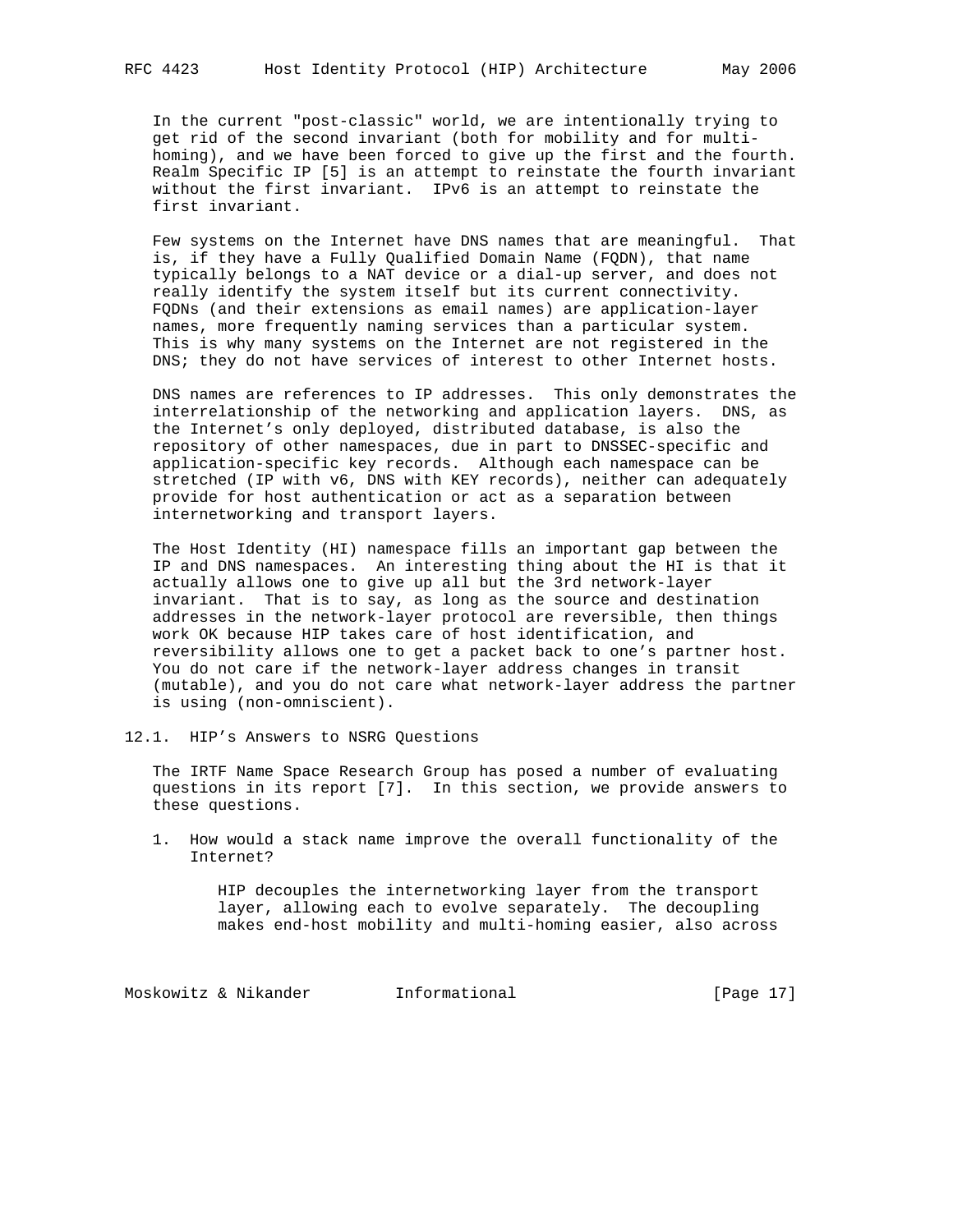IPv4 and IPv6 networks. HIs make network renumbering easier, and they also make process migration and clustered servers easier to implement. Furthermore, being cryptographic in nature, they provide the basis for solving the security problems related to end-host mobility and multi-homing.

2. What does a stack name look like?

 A HI is a cryptographic public key. However, instead of using the keys directly, most protocols use a fixed-size hash of the public key.

3. What is its lifetime?

 HIP provides both stable and temporary Host Identifiers. Stable HIs are typically long-lived, with a lifetime of years or more. The lifetime of temporary HIs depends on how long the upper-layer connections and applications need them, and can range from a few seconds to years.

4. Where does it live in the stack?

The HIs live between the transport and internetworking layers.

5. How is it used on the end-points?

 The Host Identifiers may be used directly or indirectly (in the form of HITs or LSIs) by applications when they access network services. In addition, the Host Identifiers, as public keys, are used in the built-in key agreement protocol, called the HIP base exchange, to authenticate the hosts to each other.

6. What administrative infrastructure is needed to support it?

 In some environments, it is possible to use HIP opportunistically, without any infrastructure. However, to gain full benefit from HIP, the HIs must be stored in the DNS or a PKI, and a new rendezvous mechanism is needed. Such a new rendezvous mechanism may need new infrastructure to be deployed.

 7. If we add an additional layer, would it make the address list in Stream Control Transmission Protocol (SCTP) unnecessary?

Yes.

Moskowitz & Nikander Informational [Page 18]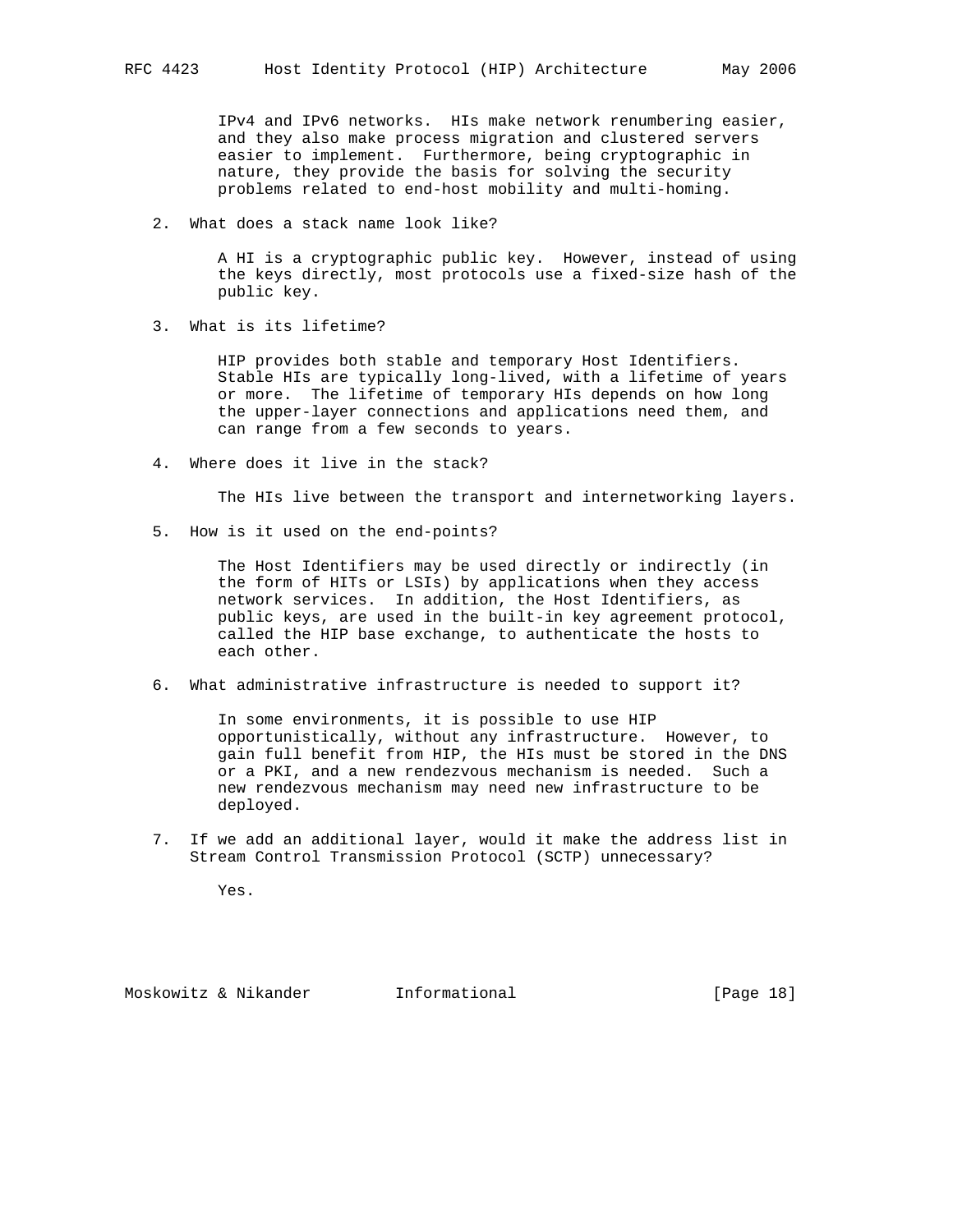8. What additional security benefits would a new naming scheme offer?

> HIP reduces dependency on IP addresses, making the so-called address ownership [11] problems easier to solve. In practice, HIP provides security for end-host mobility and multi-homing. Furthermore, since HIP Host Identifiers are public keys, standard public key certificate infrastructures can be applied on the top of HIP.

 9. What would the resolution mechanisms be, or what characteristics of a resolution mechanisms would be required?

> For most purposes, an approach where DNS names are resolved simultaneously to HIs and IP addresses is sufficient. However, if it becomes necessary to resolve HIs into IP addresses or back to DNS names, a flat resolution infrastructure is needed. Such an infrastructure could be based on the ideas of Distributed Hash Tables, but would require significant new development and deployment.

## 13. Security Considerations

 HIP takes advantage of the new Host Identity paradigm to provide secure authentication of hosts and to provide a fast key exchange for IPsec. HIP also attempts to limit the exposure of the host to various Denial-of-Service (DoS) and Man-in-the-Middle (MitM) attacks. In so doing, HIP itself is subject to its own DoS and MitM attacks that potentially could be more damaging to a host's ability to conduct business as usual.

 Resource-exhausting DoS attacks take advantage of the cost of setting up a state for a protocol on the responder compared to the 'cheapness' on the initiator. HIP allows a responder to increase the cost of the start of state on the initiator and makes an effort to reduce the cost to the responder. This is done by having the responder start the authenticated Diffie-Hellman exchange instead of the initiator, making the HIP base exchange 4 packets long. There are more details on this process in the Host Identity Protocol.

 HIP optionally supports opportunistic negotiation. That is, if a host receives a start of transport without a HIP negotiation, it can attempt to force a HIP exchange before accepting the connection. This has the potential for DoS attacks against both hosts. If the method to force the start of HIP is expensive on either host, the attacker need only spoof a TCP SYN. This would put both systems into the expensive operations. HIP avoids this attack by having the responder send a simple HIP packet that it can pre-build. Since this

Moskowitz & Nikander 1nformational 1917 [Page 19]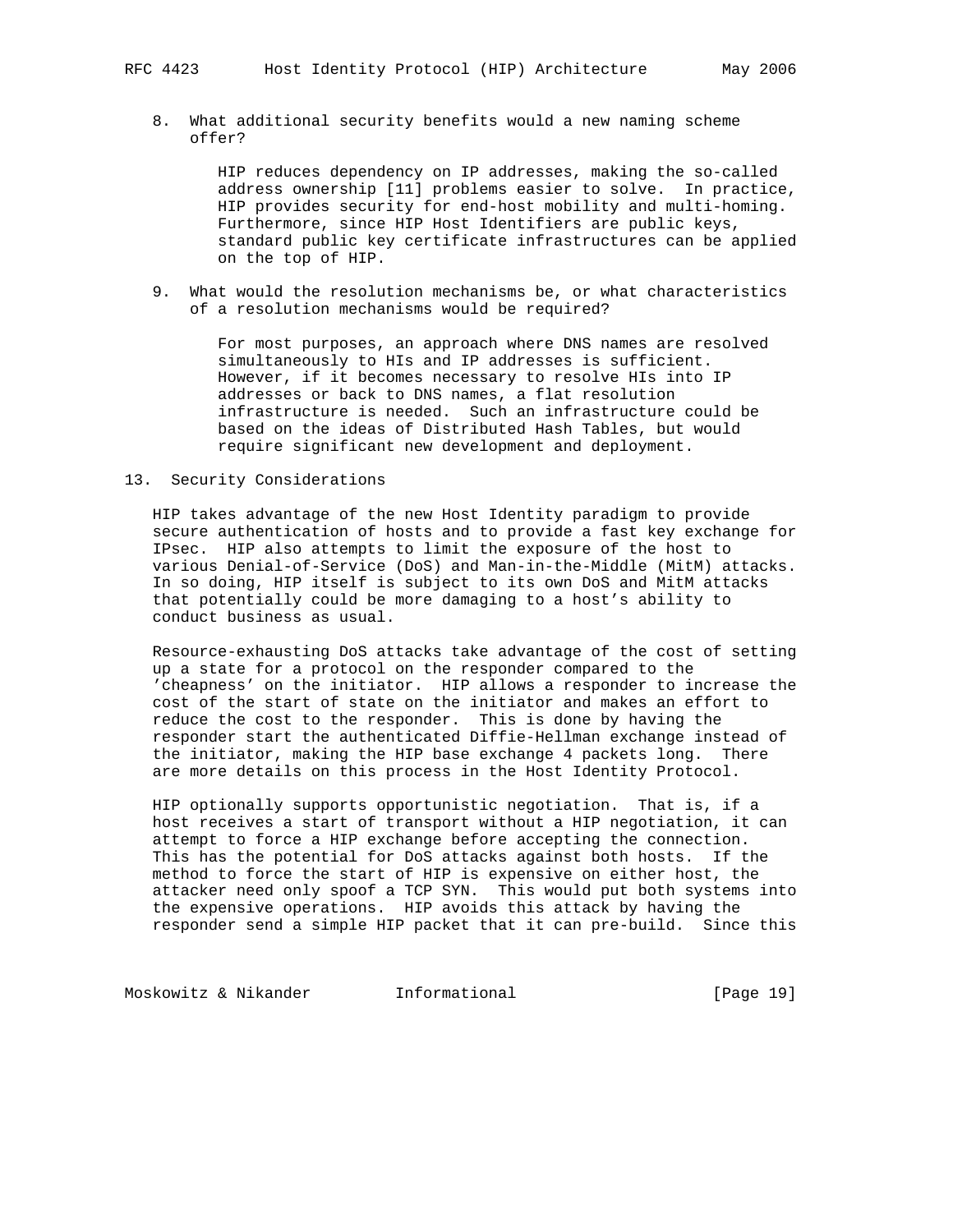packet is fixed and easily replayed, the initiator reacts to it only if it has just started a connection to the responder.

 MitM attacks are difficult to defend against, without third-party authentication. A skillful MitM could easily handle all parts of the HIP base exchange, but HIP indirectly provides the following protection from an MitM attack. If the responder's HI is retrieved from a signed DNS zone or secured by some other means, the initiator can use this to authenticate the signed HIP packets. Likewise, if the initiator's HI is in a secure DNS zone, the responder can retrieve it and validate the signed HIP packets. However, since an initiator may choose to use an unpublished HI, it knowingly risks an MitM attack. The responder may choose not to accept a HIP exchange with an initiator using an unknown HI.

 In HIP, the Security Association for IPsec is indexed by the SPI; the source address is always ignored, and the destination address may be ignored as well. Therefore, HIP-enabled IPsec Encapsulated Security Payload (ESP) is IP address independent. This might seem to make it easier for an attacker, but ESP with replay protection is already as well protected as possible, and the removal of the IP address as a check should not increase the exposure of IPsec ESP to DoS attacks.

 Since not all hosts will ever support HIP, ICMPv4 'Destination Unreachable, Protocol Unreachable' and ICMPv6 'Parameter Problem, Unrecognized Next Header' messages are to be expected and present a DoS attack. Against an initiator, the attack would look like the responder does not support HIP, but shortly after receiving the ICMP message, the initiator would receive a valid HIP packet. Thus, to protect against this attack, an initiator should not react to an ICMP message until a reasonable time has passed, allowing it to get the real responder's HIP packet. A similar attack against the responder is more involved.

 Another MitM attack is simulating a responder's administrative rejection of a HIP initiation. This is a simple ICMP 'Destination Unreachable, Administratively Prohibited' message. A HIP packet is not used because it would have to either have unique content, and thus difficult to generate, resulting in yet another DoS attack, or be just as spoofable as the ICMP message. Like in the previous case, the defense against this attack is for the initiator to wait a reasonable time period to get a valid HIP packet. If one does not come, then the initiator has to assume that the ICMP message is valid. Since this is the only point in the HIP base exchange where this ICMP message is appropriate, it can be ignored at any other point in the exchange.

Moskowitz & Nikander Informational [Page 20]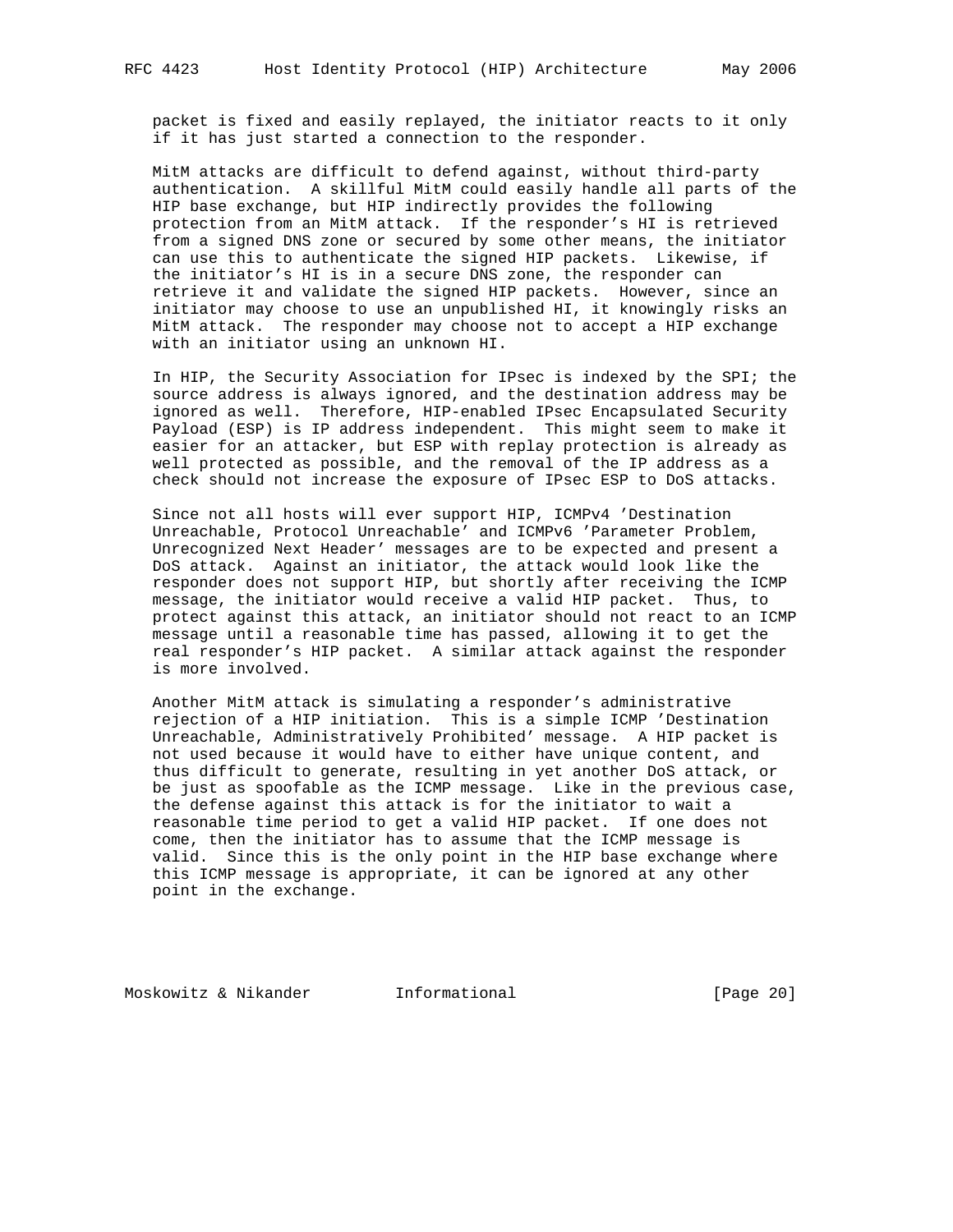# 13.1. HITs Used in ACLs

 It is expected that HITs will be used in Access Control Lists (ACLs). Future firewalls can use HITs to control egress and ingress to networks, with an assurance level difficult to achieve today. As discussed above in Section 8, once a HIP session has been established, the SPI value in an IPsec packet may be used as an index, indicating the HITs. In practice, firewalls can inspect HIP packets to learn of the bindings between HITs, SPI values, and IP addresses. They can even explicitly control IPsec usage, dynamically opening IPsec ESP only for specific SPI values and IP addresses. The signatures in HIP packets allow a capable firewall to ensure that the HIP exchange is indeed happening between two known hosts. This may increase firewall security.

 There has been considerable bad experience with distributed ACLs that contain public-key-related material, for example, with Secure SHell Protocol (SSH). If the owner of a key needs to revoke it for any reason, the task of finding all locations where the key is held in an ACL may be impossible. If the reason for the revocation is due to private key theft, this could be a serious issue.

 A host can keep track of all of its partners that might use its HIT in an ACL by logging all remote HITs. It should only be necessary to log responder hosts. With this information, the host can notify the various hosts about the change to the HIT. There has been no attempt to develop a secure method to issue the HIT revocation notice.

 HIP-aware NATs, however, are transparent to the HIP-aware systems by design. Thus, the host may find it difficult to notify any NAT that is using a HIT in an ACL. Since most systems will know of the NATs for their network, there should be a process by which they can notify these NATs of the change of the HIT. This is mandatory for systems that function as responders behind a NAT. In a similar vein, if a host is notified of a change in a HIT of an initiator, it should notify its NAT of the change. In this manner, NATs will get updated with the HIT change.

#### 13.2. Non-security considerations

 The definition of the Host Identifier states that the HI need not be a public key. It implies that the HI could be any value; for example, an FQDN. This document does not describe how to support such a non-cryptographic HI. A non-cryptographic HI would still offer the services of the HIT or LSI for NAT traversal. It would be possible to carry HITs in HIP packets that had neither privacy nor authentication. Since such a mode would offer so little additional functionality for so much addition to the IP kernel, it has not been

Moskowitz & Nikander 1nformational [Page 21]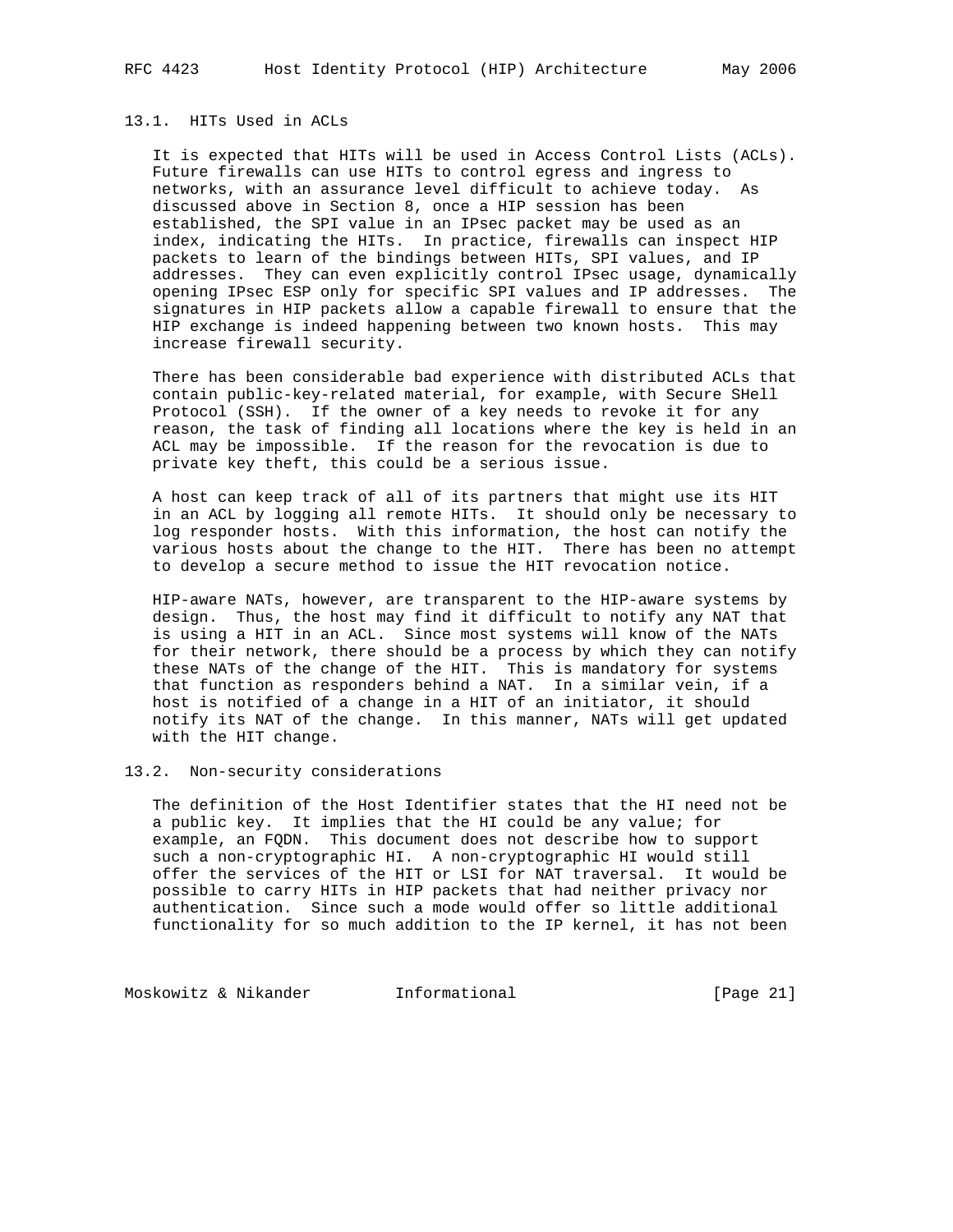defined. Given how little public key cryptography HIP requires, HIP should only be implemented using public key Host Identities.

 If it is desirable to use HIP in a low-security situation where public key computations are considered expensive, HIP can be used with very short Diffie-Hellman and Host Identity keys. Such use makes the participating hosts vulnerable to MitM and connection hijacking attacks. However, it does not cause flooding dangers, since the address check mechanism relies on the routing system and not on cryptographic strength.

14. Acknowledgements

 For the people historically involved in the early stages of HIP, see the Acknowledgements section in the Host Identity Protocol specification.

 During the later stages of this document, when the editing baton was transfered to Pekka Nikander, the comments from the early implementors and others, including Jari Arkko, Tom Henderson, Petri Jokela, Miika Komu, Mika Kousa, Andrew McGregor, Jan Melen, Tim Shepard, Jukka Ylitalo, and Jorma Wall, were invaluable. Finally, Lars Eggert, Spencer Dawkins, and Dave Crocker provided valuable input during the final stages of publication, most of which was incorporated but some of which the authors decided to ignore in order to get this document published in the first place.

#### 15. Informative References

- [1] Vixie, P., Thomson, S., Rekhter, Y., and J. Bound, "Dynamic Updates in the Domain Name System (DNS UPDATE)", RFC 2136, April 1997.
- [2] Arends, R., Austein, R., Larson, M., Massey, D., and S. Rose, "DNS Security Introduction and Requirements", RFC 4033, March 2005.

 Arends, R., Austein, R., Larson, M., Massey, D., and S. Rose, "Resource Records for the DNS Security Extensions", RFC 4034, March 2005.

 Arends, R., Austein, R., Larson, M., Massey, D., and S. Rose, "Protocol Modifications for the DNS Security Extensions", RFC 4035, March 2005

 [3] Tsirtsis, G. and P. Srisuresh, "Network Address Translation - Protocol Translation (NAT-PT)", RFC 2766, February 2000.

Moskowitz & Nikander Informational [Page 22]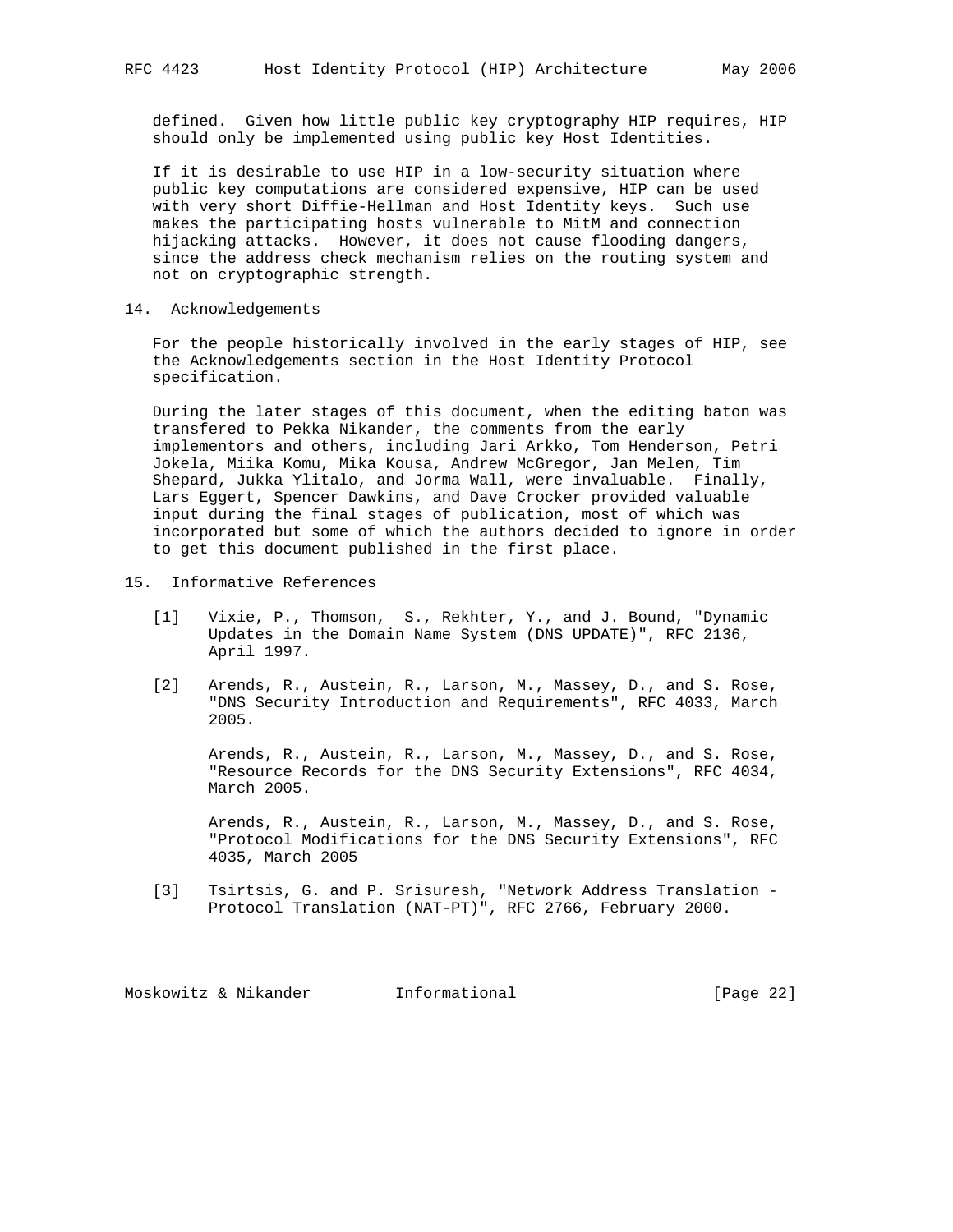- [4] Srisuresh, P. and K. Egevang, "Traditional IP Network Address Translator (Traditional NAT)", RFC 3022, January 2001.
- [5] Borella, M., Lo, J., Grabelsky, D., and G. Montenegro, "Realm Specific IP: Framework", RFC 3102, October 2001.
- [6] Richardson, M., "A Method for Storing IPsec Keying Material in DNS", RFC 4025, March 2005.
- [7] Lear, E. and R. Droms, "What's In A Name: Thoughts from the NSRG", Work in Progress, September 2003.
- [8] Nikander, P., et al, "Mobile IP Version 6 Route Optimization Security Design Background", RFC 4225, December 2005.
- [9] Kaufman, C., "Internet Key Exchange (IKEv2) Protocol", RFC 4306, December 2005.
- [10] Chiappa, J., "Endpoints and Endpoint Names: A Proposed Enhancement to the Internet Architecture", URL http://users.exis.net/˜jnc/tech/endpoints.txt, 1999.
- [11] Nikander, P., "Denial-of-Service, Address Ownership, and Early Authentication in the IPv6 World", in Security Protocols, 9th International Workshop, Cambridge, UK, April 25-27 2001, LNCS 2467, pp. 12-26, Springer, 2002.
- [12] Bellovin, S., "EIDs, IPsec, and HostNAT", in Proceedings of the 41st IETF, Los Angeles, CA, March 1998.

Authors' Addresses

 Robert Moskowitz ICSAlabs, a Division of Cybertrust Corporation 1000 Bent Creek Blvd, Suite 200 Mechanicsburg, PA USA

EMail: rgm@icsalabs.com

 Pekka Nikander Ericsson Research Nomadic Lab JORVAS FIN-02420 FINLAND

 Phone: +358 9 299 1 EMail: pekka.nikander@nomadiclab.com

Moskowitz & Nikander Informational [Page 23]